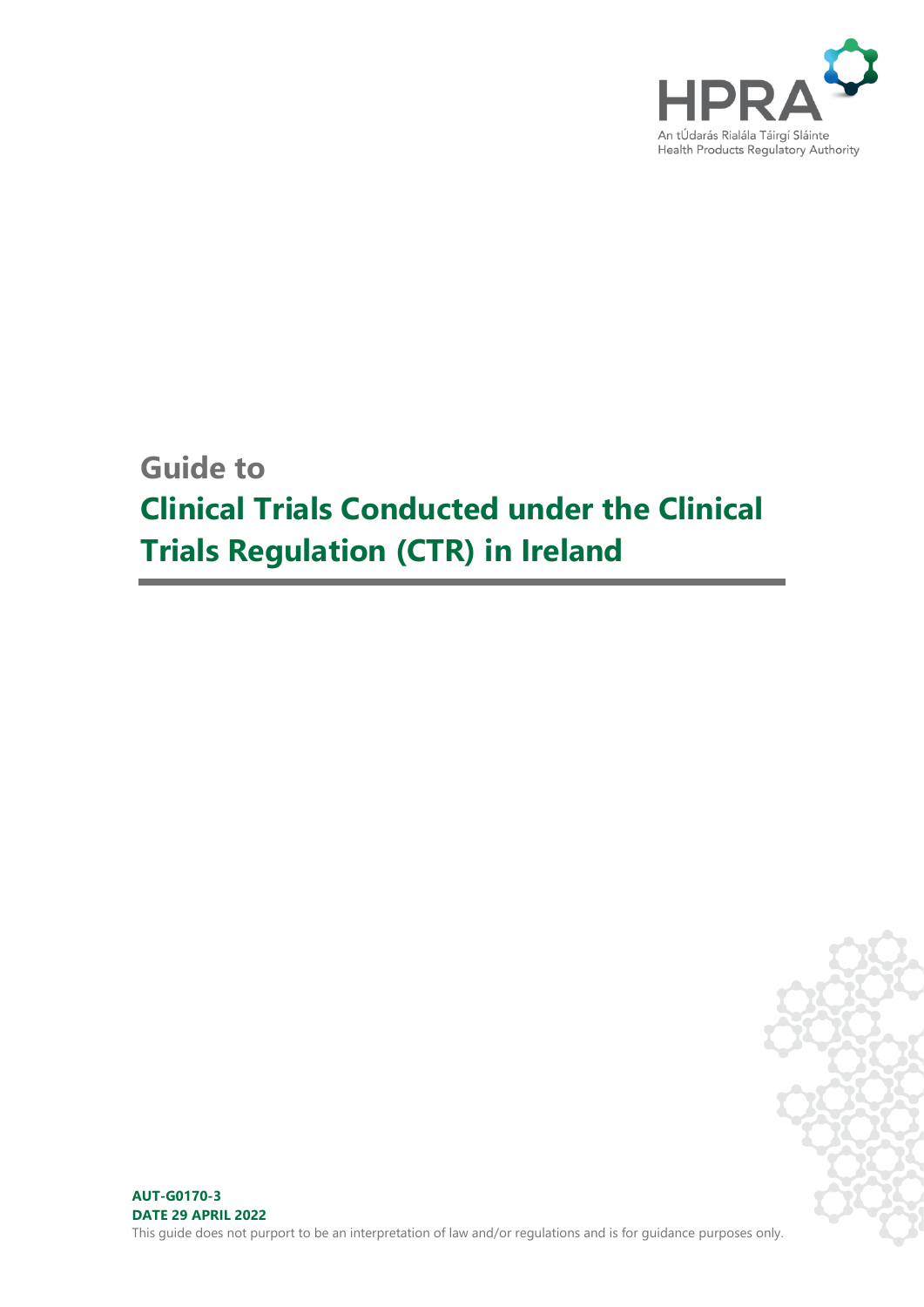# **CONTENTS**

| <b>ABBREVIATIONS</b>  |                                                             |                                           |    |
|-----------------------|-------------------------------------------------------------|-------------------------------------------|----|
| 1                     |                                                             | <b>INTRODUCTION</b>                       | 4  |
| 2                     |                                                             | CLINICAL TRIALS UNDER THE CTR             | 5  |
| 3                     |                                                             | IMPLEMENTATION OF THE CTR IN IRELAND      | 8  |
| 4                     |                                                             | SAFETY REPORTING                          | 14 |
| 5                     | <b>SUPERVISION</b>                                          |                                           | 17 |
| 6                     | ARCHIVING                                                   |                                           |    |
| 7                     | APPEALS                                                     |                                           | 18 |
| 8                     | 18<br><b>GOOD CLINICAL PRACTICE (GCP) INSPECTIONS</b>       |                                           |    |
| 9                     | MANUFACTURE AND/OR IMPORTATION OF INVESTIGATIONAL MEDICINAL |                                           |    |
|                       |                                                             | PRODUCTS AND AUXILIARY MEDICINAL PRODUCTS | 25 |
| 10                    | <b>ENFORCEMENT</b>                                          |                                           | 27 |
|                       |                                                             | APPENDIX 1 HPRA SUPPORTS                  | 28 |
| APPENDIX 2 REFERENCES |                                                             |                                           | 30 |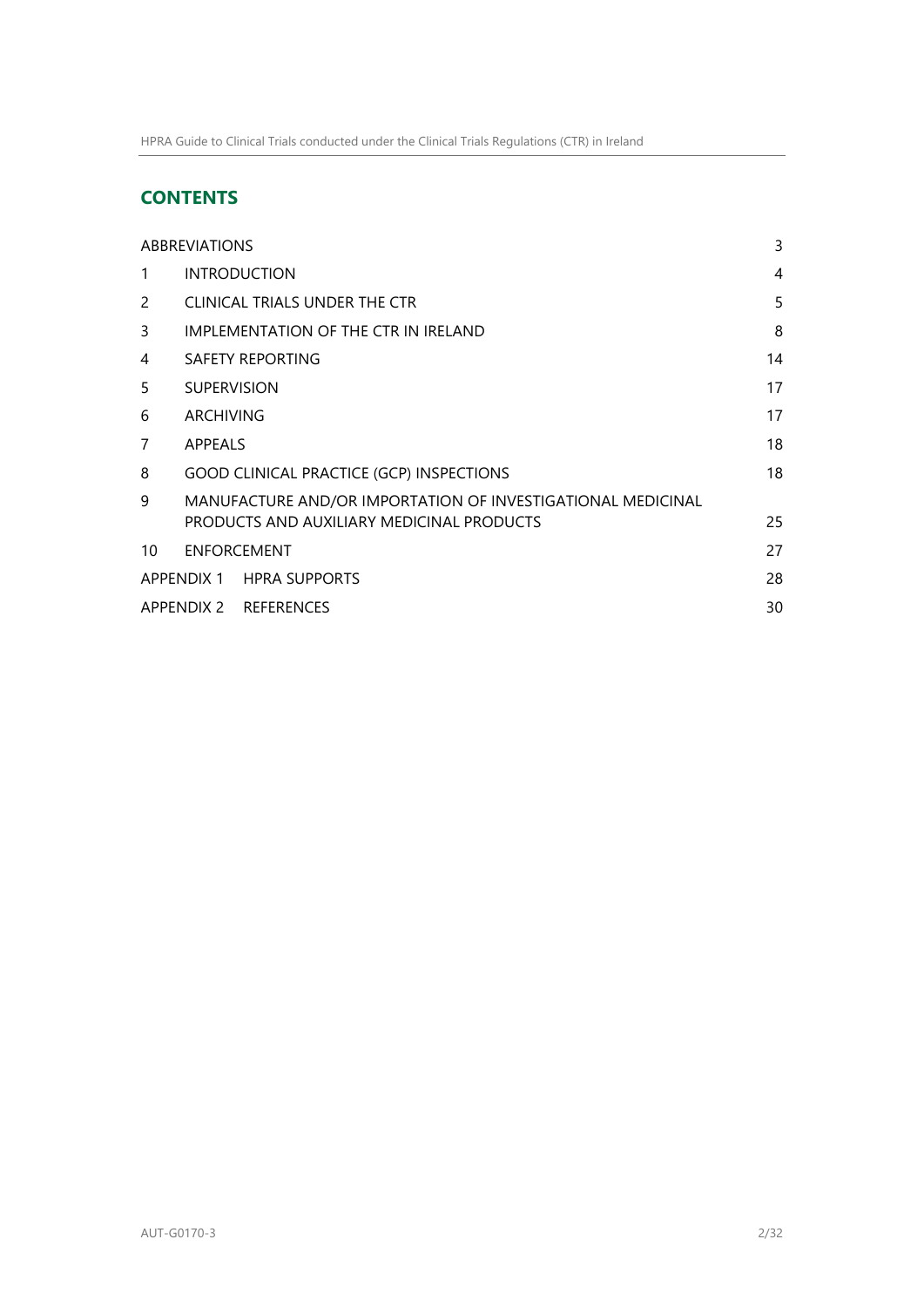# <span id="page-2-0"></span>**ABBREVIATIONS**

| <b>ACT-EU</b> | Accelerating Clinical Trials in the EU                                  |  |  |
|---------------|-------------------------------------------------------------------------|--|--|
| <b>ASR</b>    | Annual safety report                                                    |  |  |
| AxMP          | Auxiliary medicinal products                                            |  |  |
| <b>CESP</b>   | Common European Submission Portal                                       |  |  |
| <b>CHMP</b>   | Committee for Medicinal Products for Human Use                          |  |  |
| <b>CRG</b>    | <b>Compliance Regulatory Group</b>                                      |  |  |
| <b>CTFG</b>   | <b>Clinical Trial Facilitation Group</b>                                |  |  |
| <b>CTIS</b>   | <b>Clinical Trials Information System</b>                               |  |  |
| <b>CTR</b>    | <b>Clinical Trials Regulation</b>                                       |  |  |
| EC            | <b>European Commission</b>                                              |  |  |
| EEA           | European Economic Area (EU and Norway, Iceland and Liechtenstein)       |  |  |
| EMA           | <b>European Medicines Agency</b>                                        |  |  |
| EPA           | <b>Environmental Protection Agency</b>                                  |  |  |
| <b>EU</b>     | European Union                                                          |  |  |
| <b>EVCTM</b>  | Clinical trials module of the EudraVigilance database                   |  |  |
| GCP           | Good clinical practice                                                  |  |  |
| <b>GMP</b>    | Good manufacturing practice                                             |  |  |
| <b>HMA</b>    | Heads of Medicines Agencies (the HPRA is a member of the HMA)           |  |  |
| <b>HPRA</b>   | Health Products Regulatory Authority                                    |  |  |
| ICH           | International Conference on Harmonisation of Technical Requirements for |  |  |
|               | Registration of Pharmaceuticals for Human Use                           |  |  |
| <b>IMP</b>    | Investigational medicinal product                                       |  |  |
| <b>IMPD</b>   | Investigational medicinal product dossier                               |  |  |
| MIA           | Manufacturer's / Importer's Authorisation                               |  |  |
| MS(s)         | Member State(s)                                                         |  |  |
| <b>MSC</b>    | Member State Concerned                                                  |  |  |
| <b>NIMP</b>   | Non-investigational medicinal product dossier                           |  |  |
| OMS           | Organisation Management Service (EMA)                                   |  |  |
| <b>RMS</b>    | <b>Reporting Member State</b>                                           |  |  |
| saMS          | Safety assessing Member State                                           |  |  |
| SI            | <b>Statutory Instrument</b>                                             |  |  |
| <b>SUSARs</b> | Suspected unexpected serious adverse reactions                          |  |  |
|               |                                                                         |  |  |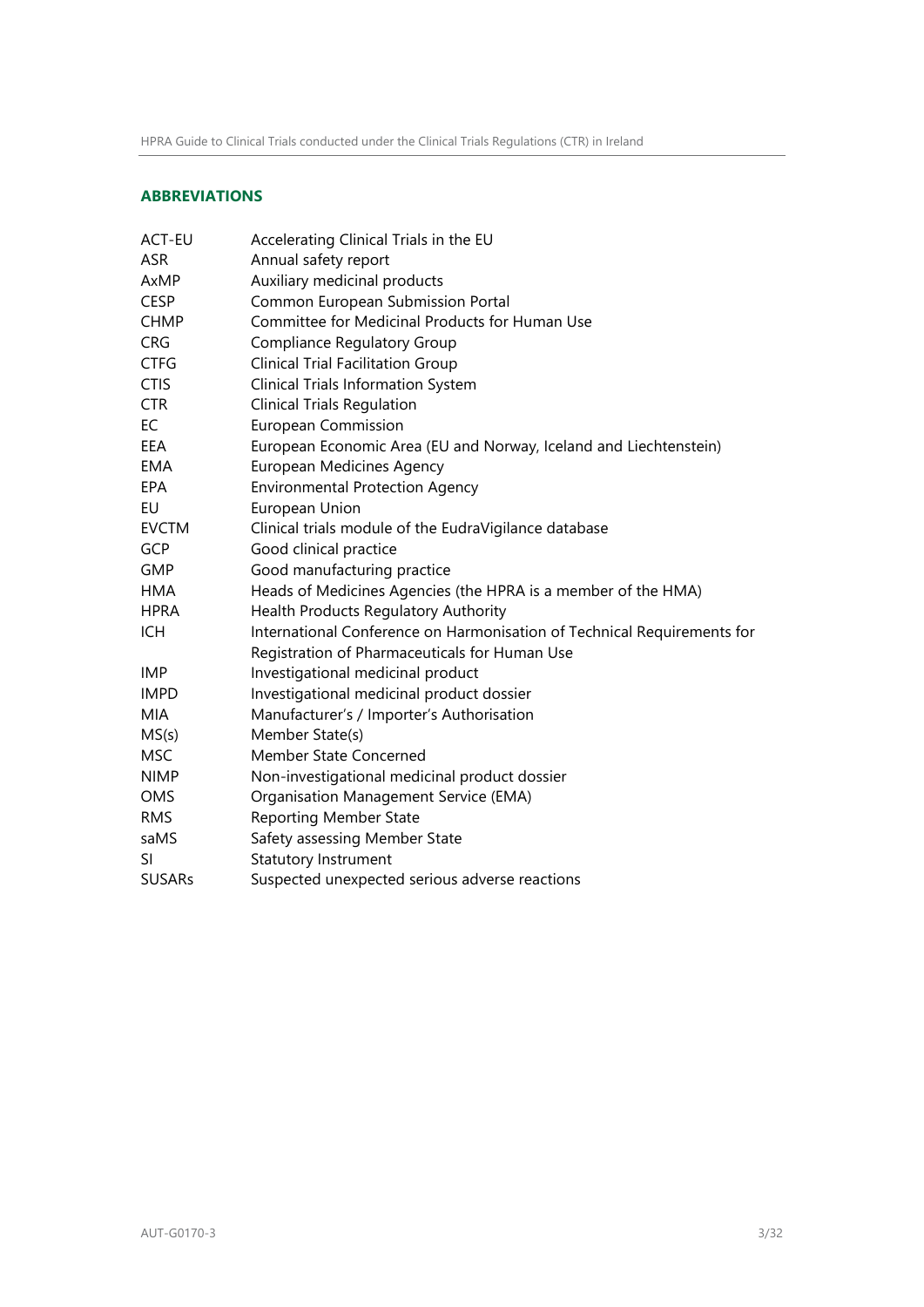# <span id="page-3-0"></span>**1 INTRODUCTION**

Clinical trials contribute significantly to advances in medical treatment. They may be conducted for a range of purposes, for example to test whether a new treatment or combination of treatments is safe and effective, or to explore new ways to use existing medicines.

A new EU Clinical Trial Regulation (Regulation No 536/2014, hereafter 'CTR'), was adopted on 16 April 2014, and became applicable on 31 January 2022.

The CTR is designed to benefit patients and medical research in Europe by streamlining the approval of clinical trials across the Member States.

Key features of the new CTR include:

- Single submission and approval of mononational and multinational clinical trial applications through an EU clinical trial portal and database known as the Clinical Trial Information System (CTIS), hosted by the European Medicines Agency (EMA)
- A single fee per Member State
- Identical rules for conducting clinical trials throughout the European Union (EU)
- Strictly defined timelines for assessment
- Increased efficiency of the approval process for clinical trials

These features will assist the CTR in achieving its aim of creating a favourable environment for conducting trials in the EU while also ensuring that the highest standards of safety for participants are maintained.

In addition to the application of the CTR, the European Commission (EC), the EMA, and the Heads of Medicines Agencies (HMA) have launched Accelerating Clinical Trials in the EU (ACT EU). This initiative seeks to transform how clinical trials are conducted, promote the development of high-quality, safe and effective medicines, and to better integrate clinical research in the European health system. The HPRA will be actively involved in this initiative through its participation in EMA and HMA.

In this guide we describe the conduct of clinical trials under the CTR in Ireland. **It should be read in conjunction with EU and national legislation, and EC and EMA guidelines**. A list of relevant documents is provided in the References section of this guide.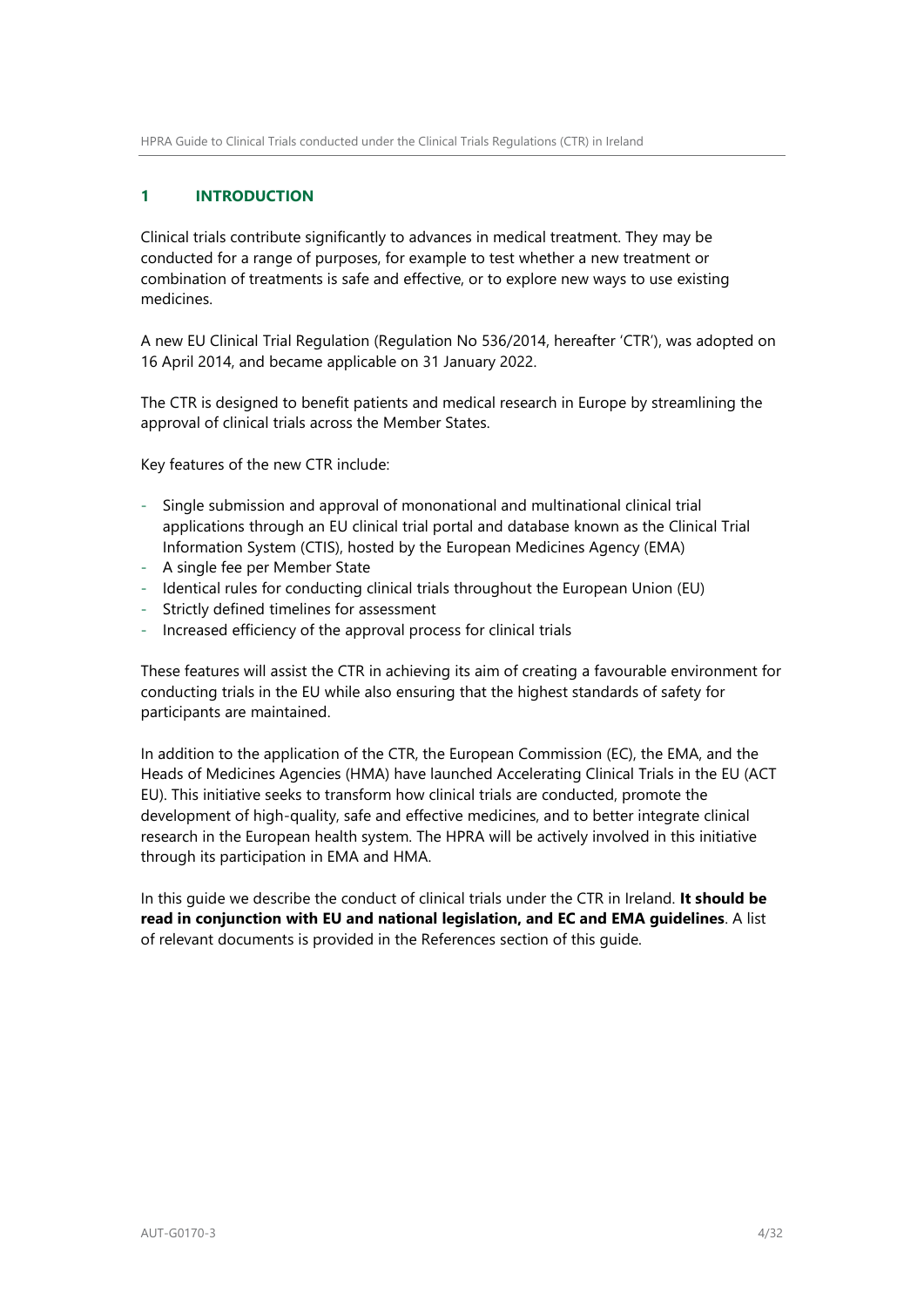### <span id="page-4-0"></span>**2 CLINICAL TRIALS UNDER THE CTR**

### **2.1 Scope**

This guide covers clinical trials as defined in the CTR, that are intended to be conducted, or are being conducted, in Ireland under the CTR.

Clinical trials outside the scope of the CTR and, therefore, not covered by this guide include:

- Clinical trials submitted under the Clinical Trials Directive (Directive 2001/20/EC, CTD, implemented nationally as S.I. 190/2004) during the first year of a three-year transition period, commencing 31 January 2022.
- Non-interventional studies as defined in the CTR.
- Clinical studies involving only medical devices, food supplements, or other non-medicinal therapies (such as surgical interventions). For medical devices, please refer to the HPRA 'Guideline on Clinical Investigations', which can be found on the HPRA website [\(www.hpra.ie\)](http://www.hpra.ie/).

# **2.2 Transition**

Key dates for transition to the CTR are as follows:

| From 31 January 2022  | Application of CTR and go-live of CTIS                                                                               |
|-----------------------|----------------------------------------------------------------------------------------------------------------------|
| Up to 31 January 2023 | Sponsors/applicants can submit new clinical trial applications<br>under either the CTD or the CTR.                   |
| From 31 January 2023  | New applications can be submitted under the CTR only.                                                                |
|                       | New applications can no longer to be submitted to the HPRA<br>directly but must be submitted through CTIS.           |
| Up to 31 January 2025 | Substantial amendments to trials authorised under the CTD<br>can be submitted for up to three years until this date. |
| By 31 January 2025    | All ongoing clinical trials must transition to the CTR and are<br>required to be submitted via CTIS.                 |

For further information on transitioning clinical trials that were authorised under the CTD to the CTR, refer to EudraLex, Volume 10, 'Guidance Documents Applying to Clinical Trials, Questions and Answers', or the CTFG Best Practice Guide [\(www.hma.eu\)](http://www.hma.eu/).

For further information on trials under the CTD, refer to the HPRA 'Guide to Clinical Trials Applications' on the HPRA website.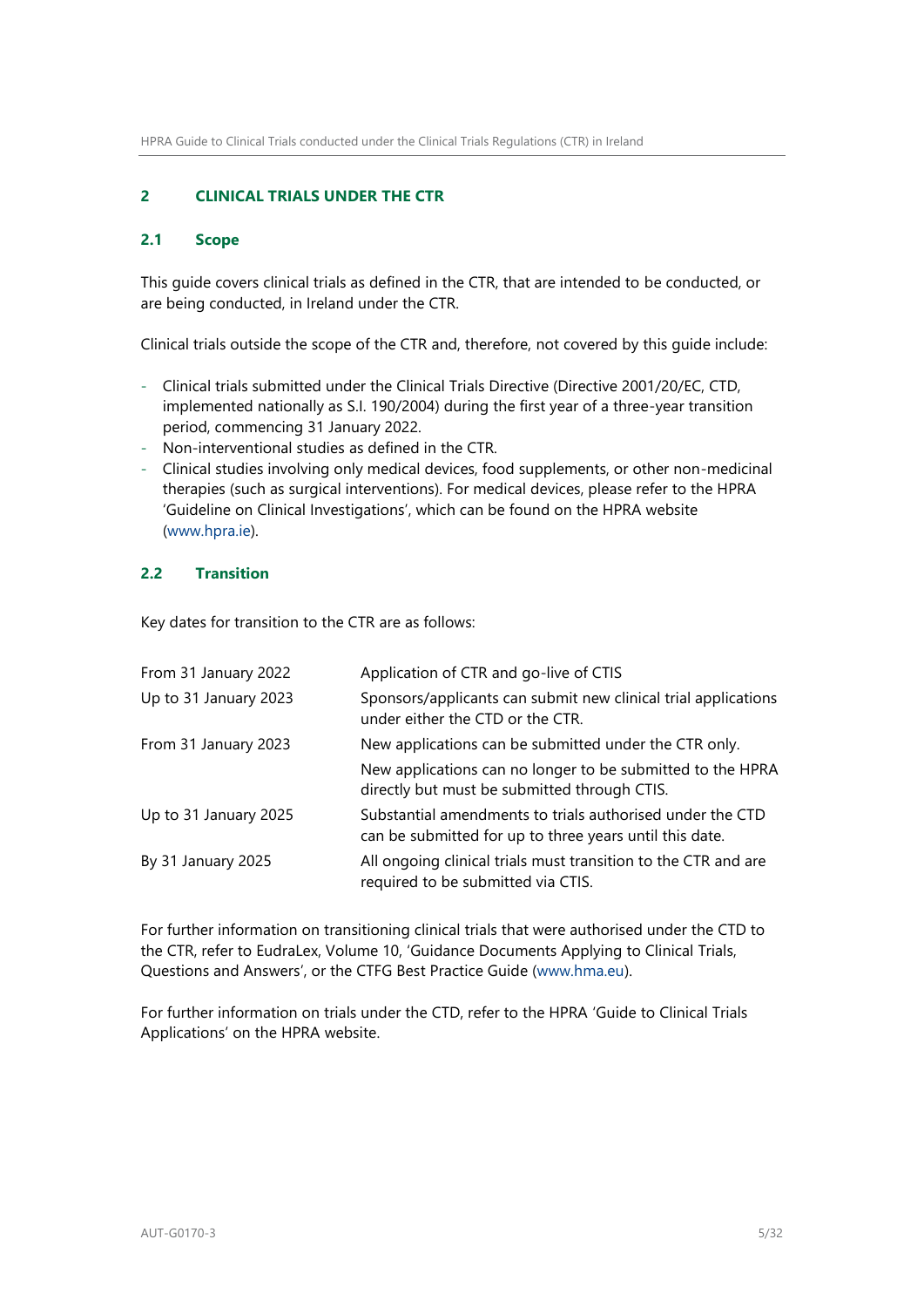### **2.3 Clinical Trials Information System (CTIS) and transparency**

The Clinical Trials Information System (CTIS) is an EU-wide submission portal and database, hosted by the EMA and designed to support the application of the CTR. Sponsors, Member States (MSs), the EC and the public will have access to different aspects of the system comprising of two restricted and secured workspaces and one publicly accessible website.

CTIS will facilitate the harmonisation of both the submission and assessment of clinical trials across the European Union and will act as the primary submission portal for all applications and for communications between sponsors and MSs.

The CTR intends to increase the transparency of clinical trial activity in the EU, and the publication deferral of certain trial-related information by sponsors will be subject to strict timelines as set out in the CTR.

The clinical trial protocol, investigator's brochure, assessment report and inspection reports, if relevant, will be publicly accessible with the following exceptions:

- (i) Personal data, e.g. names of MS experts, sponsor staff (except contact person);
- (ii) Commercially confidential data;
- (iii) Confidential communications amongst MSs in the preparation of an assessment report;
- (iv) Confidential communications necessary for the effective supervision of the conduct of a trial by MSs.

The increased transparency rules allow stakeholders to access information on trials being conducted in the EU, and on completed trials via the publicly accessible CTIS website. In particular, patients will be able to utilise the provided information to make informed decisions regarding participation in a trial or to access the results of a trial in which they were involved.

Further information on transparency can be found in the 'Appendix, on disclosure rules, to the "Functional specifications for the EU portal and EU database to be audited - EMA/42176/2014''' which can be accessed at [www.ema.europa.eu.](http://www.ema.europa.eu/)

The EMA have produced training documents in relation to CTIS that provide stakeholders with a detailed insight into both the MS and sponsor workspaces as well as the resulting publicly accessible website. Stakeholders wishing to attain a more detailed understanding of CTIS are encouraged to reference these detailed training materials comprising presentations, guidance documents and instructional videos, which can be accessed at the EMA website.

Additionally, further information regarding the CTR and CTIS, in particular on next steps for sponsors, can be located on the HPRA Clinical Trial Regulation webpage.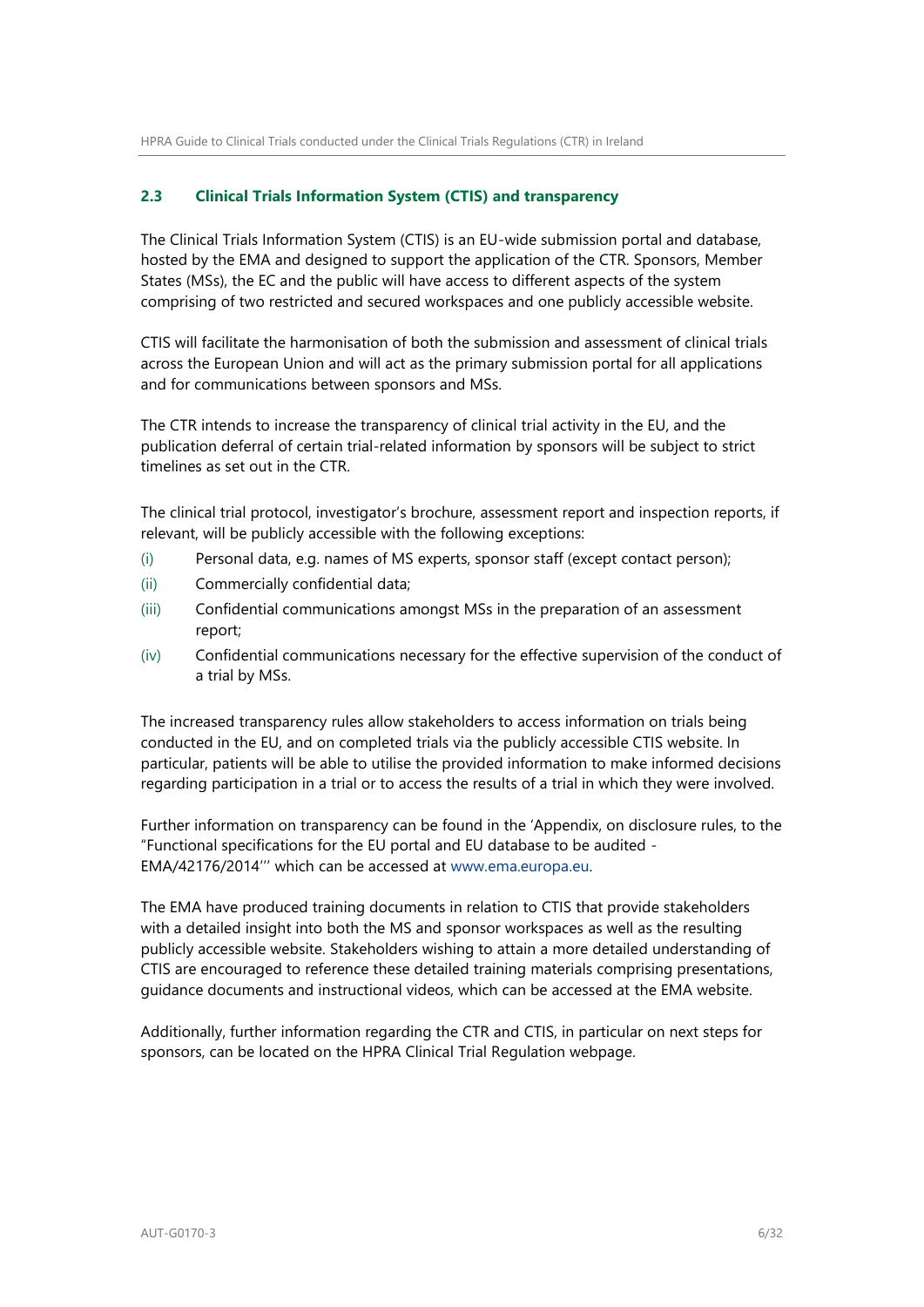# **2.4 Authorisation process**

The sponsor will decide which MSs to include in their application. These are referred to as 'Member States Concerned' (MSCs). The sponsor can also nominate an MSC to be the lead or 'Reporting Member State' (RMS).

Sponsors have the option of submitting their application in two phases up to two years apart, and can add additional MSs as MSCs.

There are two parts to the assessment:

- Part I includes assessment of the protocol, investigator's brochure and investigational medicinal product dossier (IMPD). Assessment of these documents, within EU-mandated timelines, is led by the RMS, with MSCs providing comments.
- Part II includes assessment of the subject information and informed consent documents, the suitability of the investigator and of the trial site, indemnity and data protection. This assessment is done at national level by each national ethics committee.

Each MSC will consider the RMS's conclusion on Part I, and the ethics committee's opinion on Part II, and issue their single national decision via CTIS. A trial cannot be commenced in an MSC until the single national decision has been issued.

Further information on the documents to be included in a clinical trial application for Part I and Part II assessment is provided in Annex I of the CTR. Documents to be submitted with substantial amendments are listed in Annex II of the CTR.

For further information on transitioning clinical trials authorised under the CTD to CTR, refer to EudraLex, Volume 10, 'Guidance Documents Applying to Clinical Trials, Questions and Answers'.

### **2.5 Risk-proportionate approaches and low intervention clinical trials**

Risk-proportionate approaches, including the concept of 'low intervention' clinical trials, have been introduced in the CTR. Sponsors should indicate in the cover letter of the clinical trial application if they consider a clinical trial to be a low intervention trial and must provide detailed justification thereof.

For more detailed information, refer to 'Risk proportionate approaches in clinical trials. Recommendations of the expert group on clinical trials for the implementation of Regulation (EU) No 536/2014 on clinical trials on medicinal products for human use' document located in EudraLex Volume 10.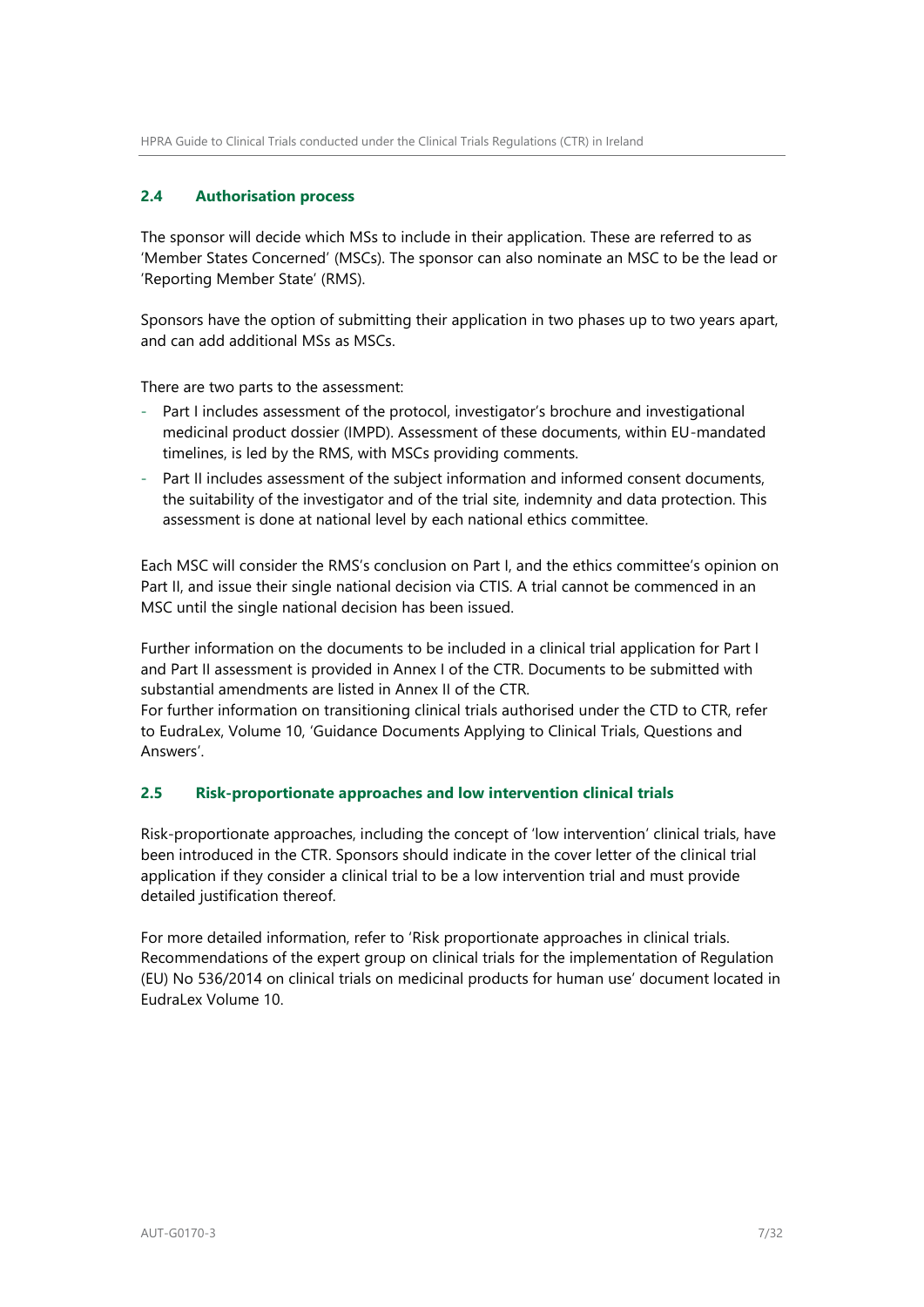# <span id="page-7-0"></span>**3 IMPLEMENTATION OF THE CTR IN IRELAND**

### **3.1 National legislation**

The CTR is directly implemented into Irish legislation, and is directly applicable to all stakeholders referenced in the CTR. However, national legislation is required to deal with matters relevant to an individual Member State.

This Irish legislation comprises:

- European Union (Clinical Trials) Regulations 2022 (S.I. No 99/2022), implementing the CTR, and setting out the responsibilities of each of the stakeholders, and the powers of the HPRA ('the Authority') at national level;
- European Union (Clinical Trials on Medicinal Products for Human Use) (National Research Ethics Committees) Regulations 2022 (S.I. No 41/2022), establishing the National Office for Research Ethics Committees (hereafter 'National Office') and the National Research Ethics Committees for clinical trials;
- Medicinal Products (Control of Manufacture) (Amendment) Regulations 2022 (S.I. No 43 of 2022), amending the Medicinal Product (Control of Manufacture), Regulations 2007 (S.I. No 539/2007).

The national legislation does not introduce requirements over and above those outlined in the CTR.

For trials authorised under the CTD, Directive 2001/20/EC (implemented nationally as S.I. 190/2004) will remain in place until 31 January 2025, and both legislations will then be repealed.

### **3.2 Coordinated review**

In Ireland, a coordinated procedure for scientific and ethical assessment of clinical trials has been developed by the HPRA and the recently formed National Office for Research Ethics Committees (hereafter 'National Office', [www.nrecoffice.ie\)](file://///srv-prd-file01/qsac/QMS/CONTROLLED%20DOCUMENTS/Authorisation/Clinical%20studies/Clinical%20trials%20(h)/2021%20NEW%20CT%20REGULATIONS%202022/www.nrecoffice.ie), in conjunction with the Department of Health. The National Office has established two National Research Ethics Committees (NREC) for the review of clinical trials. This procedure is set out in national legislation.

The respective roles are as follows:

- The HPRA will be responsible for the scientific assessment (Part I) with input from the NREC on ethical matters.
- The National Office in conjunction with the NREC will be responsible for the Part II assessment.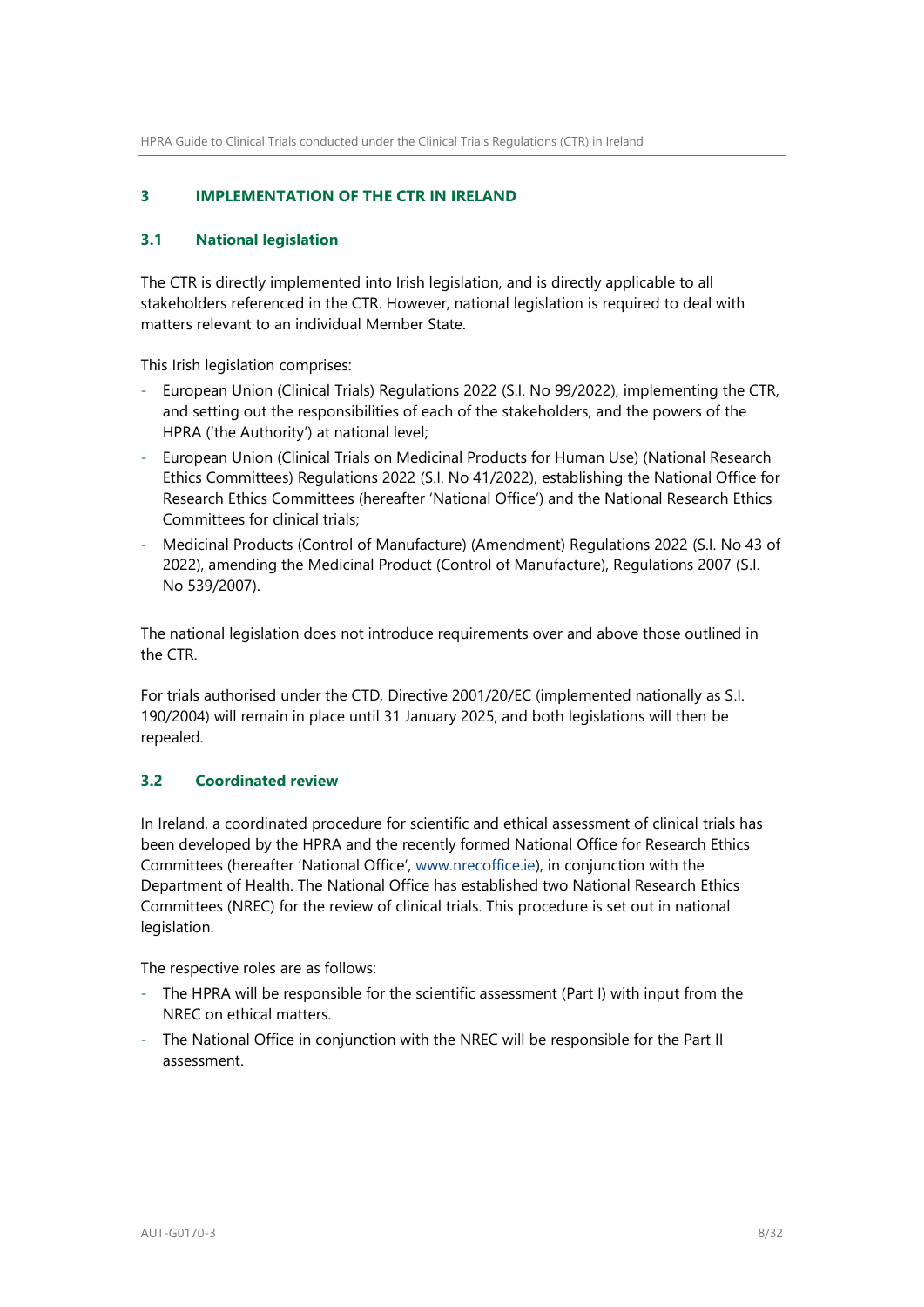- The HPRA will submit the single national decision for Ireland on a new application via CTIS, both on its own behalf and on behalf of the National Office and the NREC.

This coordinated procedure will lead to a timely single national decision for Ireland on the scientific and ethical aspects of an initial clinical trial application. This is a positive development for sponsors conducting research in Ireland and for clinical trial participants.

Further information on the respective roles is provided in the national legislation, and in the slides and presentations from the HPRA's CTR webinars of November 2021 available on the HPRA website.

# **3.3 Applications**

A sponsor/applicant wishing to conduct a clinical trial in Ireland under the CTR, should make an application in CTIS. Such applications should not be sent directly to the HPRA or the National Office.

Proof of payment is required to be submitted as part of the application dossier in CTIS.

For further information on fees, see section 3.13 of this guide.

### **3.4 Communications**

All communications with the HPRA and the National Office relating to a clinical trial application or an authorised clinical trial should be sent via CTIS. Documents or responses should not be sent directly to the HPRA or the National Office, unless this is specifically requested (see sections 4 and 7 of this guide, Safety and Appeals, for exceptions).

Responses from the HPRA or National Office will be sent via CTIS (see sections 4 and 7 of this guide for exceptions).

- General queries on clinical trials authorised under the CTD can be sent to clinicaltrials@hpra.ie.
- Queries on the CTR and CTIS should be sent to CTReg@hpra.ie.
- Queries on ethical aspects should be sent to nationaloffice@nrec.ie.

### **3.5 Language**

An application to Ireland, and all documents and communications before, during and after a clinical trial must be in the English language.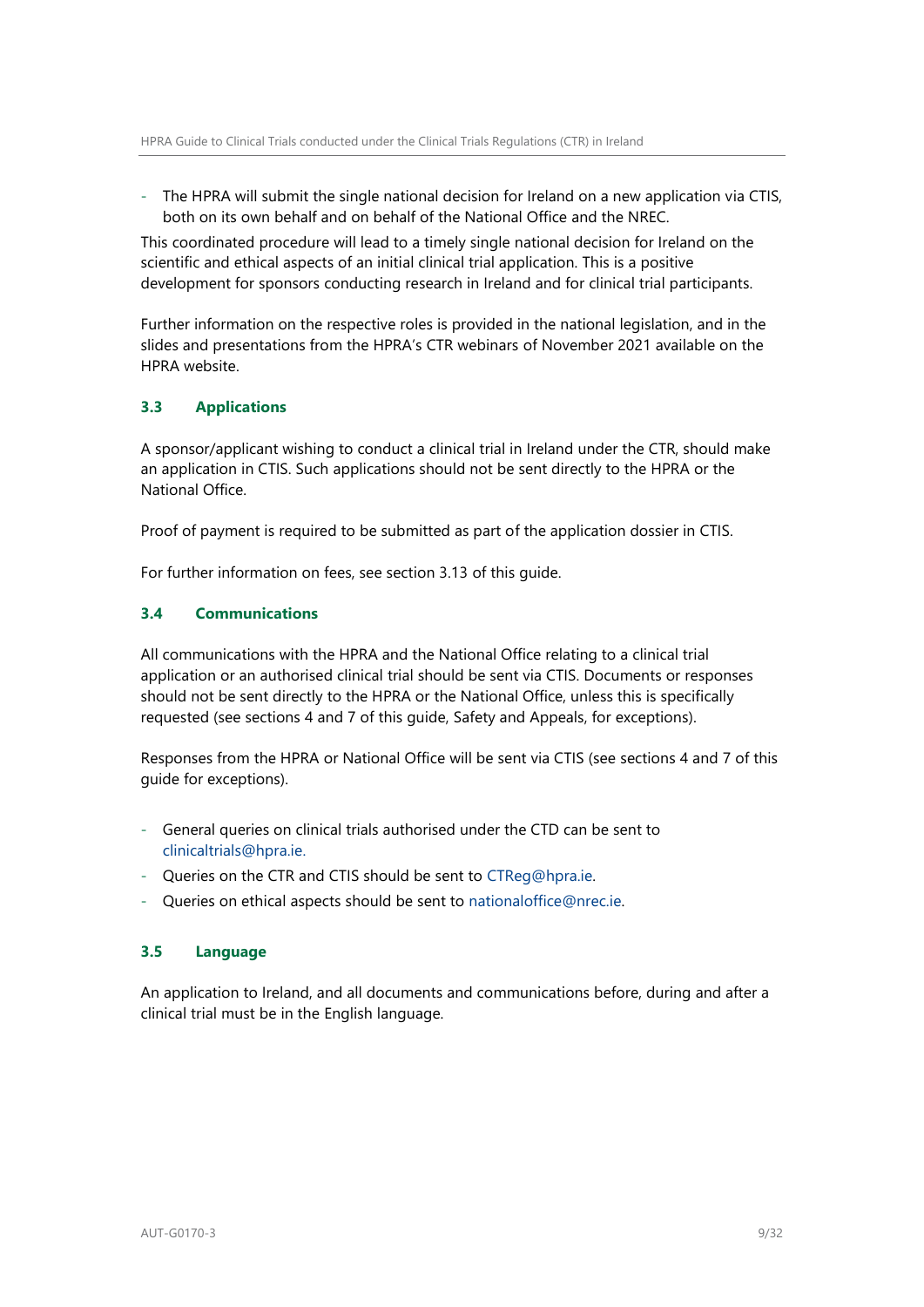### **3.6 Investigational Medicinal Products and auxiliary medicinal products**

### 3.6.1 Genetically modified organism

If an investigational medicinal product (IMP) proposed to be used in a clinical trial is a genetically modified organism, a separate application for a licence must be made to the Environmental Protection Agency (EPA) in Ireland. For further details, contact the EPA [\(www.epa.ie\)](http://www.epa.ie/).

# 3.6.2 Medical device

If any product used in the trial requires a medical device for its administration or utilisation, refer to EudraLex Volume 10, 'Guidance Documents Applying to Clinical Trials, Questions and Answers'.

# 3.6.3 Free of charge

The sponsor must ensure the investigational medicinal products, and the auxiliary medicinal products used in the clinical trial, and any medical devices used for the administration of such products, are made available to subjects free of charge.

This requirement does not apply to a non-commercial clinical trial conducted by a noncommercial sponsor, except in circumstances where the sponsor has obtained the products or devices referred free of charge, in which case clinical trial subjects shall not bear any cost relating to such products or devices.

# **3.7 Labelling**

The labels for both investigational and auxiliary medicinal products (AxMPs, formerly known as non-investigational medicinal products, NIMPs), must comply with the labelling requirements set out in Chapter X of the CTR. The labels must be now included in the application dossier. A list of information which must be provided on the outer packaging and immediate packaging is set out in Annex VI of the CTR.

The labelling text for investigational and auxiliary medicinal products, if any, must be in English. Other languages may be included; however, as far as possible, the full text for each language should be placed together on the label, rather than placing all language versions of each statement together.

### **3.8 Sponsors**

As defined in the CTR, the 'sponsor' is the individual, company, institution or organisation which takes responsibility for the initiation, for the management and for setting up the financing of a clinical trial. The sponsor does not need to be located in an EU Member State but Irish legislation continues to require that the sponsor, or the legal representative of the sponsor of a clinical trial in Ireland, must be established within the European Economic Area (EEA).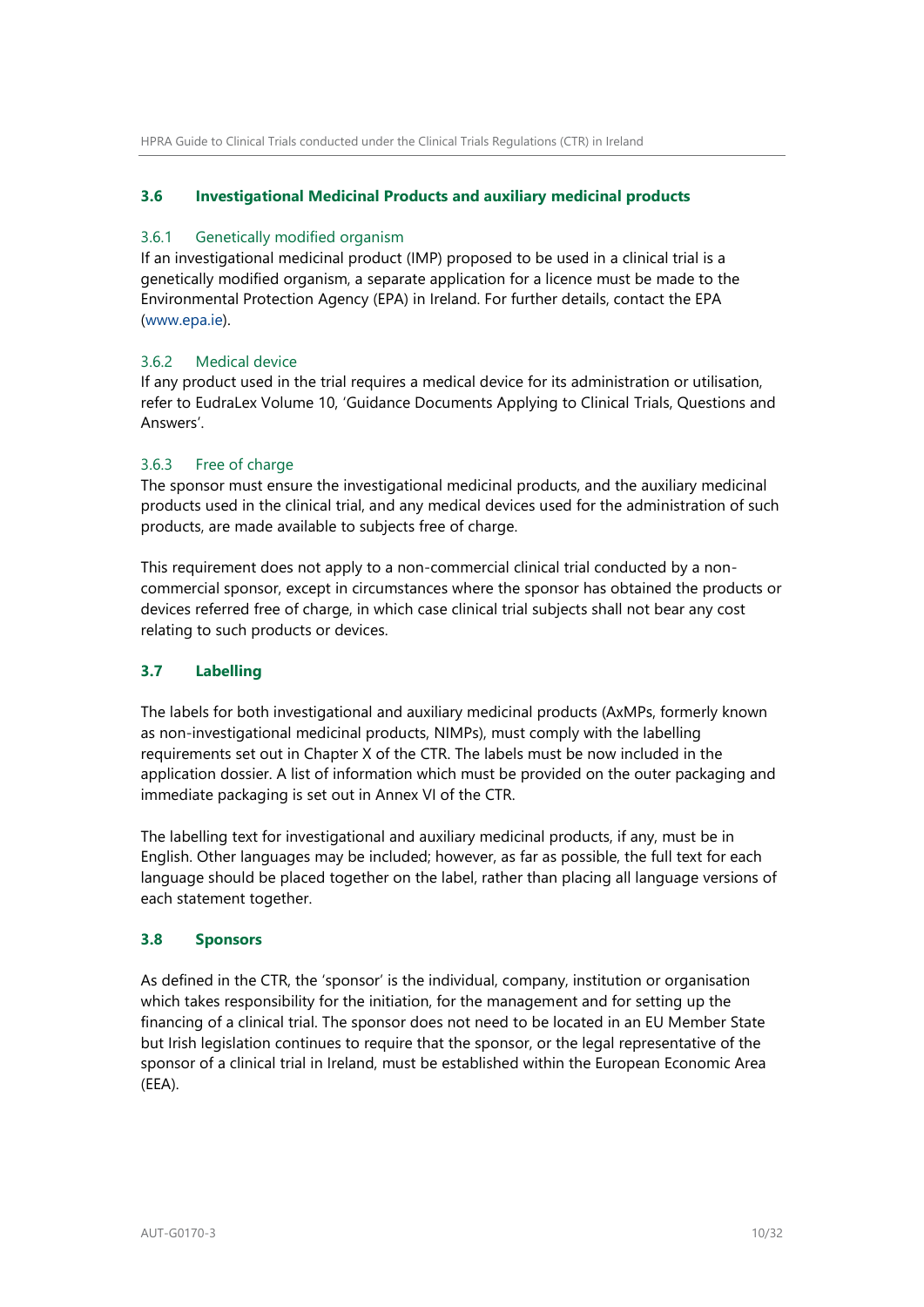### 3.8.1 Delegation

The sponsor may delegate any or all of their trial-related duties and functions to another person or organisation. Any duties or functions that are delegated to a third party must be documented and specified in writing. The sponsor remains ultimately responsible for ensuring that the conduct of the trial and the data generated complies with the CTR and Irish legislation.

# 3.8.2 Co-sponsors

The CTR recognises that, in practice, there may be networks of researchers or research institutions which conduct a clinical trial jointly, and may be considered co-sponsors. However, in order to uphold the sponsor responsibilities in a clinical trial as per the legislation and ICH-GCP, where a clinical trial has more than one sponsor, they should all be subject to the obligations of a sponsor under the CTR. They can be delegated specific responsibilities of the sponsor by contractual agreement.

This may be particularly relevant for non-commercial (academic) sponsors conducting clinical trials in Ireland.

The investigator and the sponsor may be the same person.

The responsibilities of a sponsor are described in the CTR, and in the Good Clinical Practice Guidance: ICH GCP E6.

### 3.8.3 Advice for non-commercial (academic) sponsors

Undertaking the role of sponsor of a clinical trial for the first time can be challenging for those in academia and non-commercial organisations. Deciding to assume the responsibility of the role is a significant decision as it entails many legal obligations, such as safety reporting. Prior to taking that decision, the investigator or organisation needs to consider the resources and infrastructure necessary, and must ensure systems and procedures are established that enable the role of sponsor to be fulfilled in a compliant manner.

New sponsors are advised to seek expert guidance to ensure systems and procedures are implemented prior to the start of the clinical trial.

The above describes some of the considerations relevant to non-commercial sponsors. For information on non-commercial sponsor system inspections, see section 8.9 of this guide.

A 'CTR Clinical Trial Protocol Template' is available to non-commercial sponsors on request by email to ctreg@hpra.ie.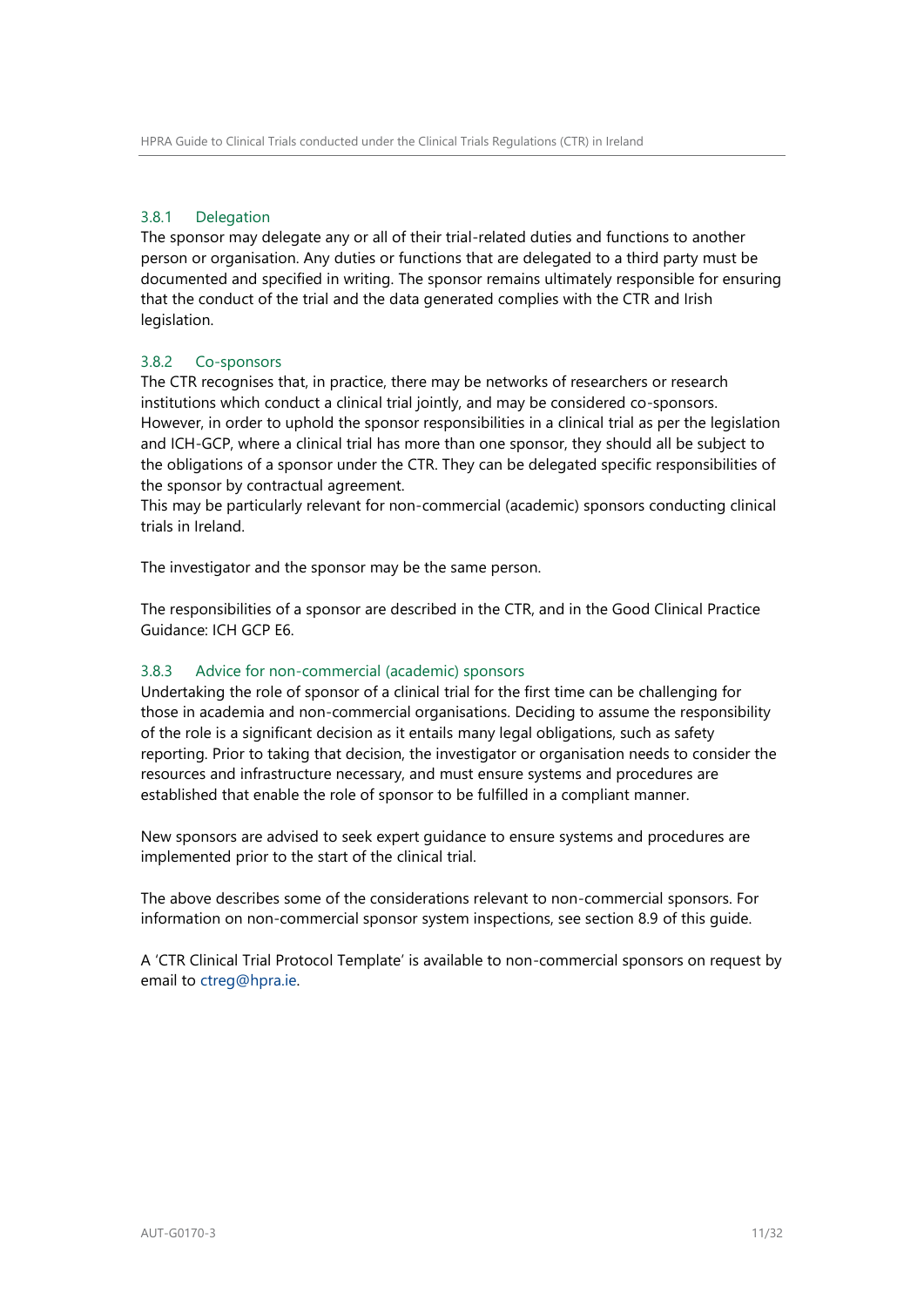### **3.9 Investigators**

As defined in the CTR, the 'investigator' is an individual responsible for the conduct of a clinical trial at a clinical trial site. The NREC is responsible for determining the suitability of an investigator and the quality of the facilities at the clinical trial site.

Under Irish legislation, an investigator must be a registered medical practitioner or a registered dentist.

The investigator and the sponsor may be the same person. The responsibilities of an investigator are described in the CTR, and in the Good Clinical Practice Guidance ICH GCP E6.

### **3.10 Subject information and the informed consent procedure**

Irish legislation requires that the subject information and informed consent procedures should be in accordance with Chapter V of the CTR.

The national legislation has introduced some changes to informed consent procedures, which are outlined below in brief; however, for completeness, the national legislation should be referred to for interpretation.

#### 3.10.1 Legally designated representative for incapacitated subjects

In the case of an incapacitated subject, the definition of the 'legally designated representative' has been expanded to include family members, or persons with a personal relationship with the subject, or if either one of these is not available or is unwilling to provide consent, a medical practitioner who is primarily responsible for the medical treatment of the proposed subject. In all cases, the person or medical practitioner acting as a 'legally designated representative' should be able to provide the best interpretation of the will and preferences of the proposed subject.

#### 3.10.2 Minors

In the case of a minor, a 'legally designated representative' who is a guardian should provide consent, but assent of the minor should also be obtained where a minor is capable of forming an opinion and assessing the information relevant to the clinical trial.

#### 3.10.3 Emergency clinical trials

For clinical trials in emergency situations due to sudden life-threatening or serious medical conditions, informed consent for a subject to participate in the clinical trial may be obtained, and information on the clinical trial may be given, after the investigator's decision to include the subject in the clinical trial, provided that this decision is taken at the time of the first intervention on the subject, in accordance with the protocol, and if the conditions outlined in Article 35 of the CTR are fulfilled.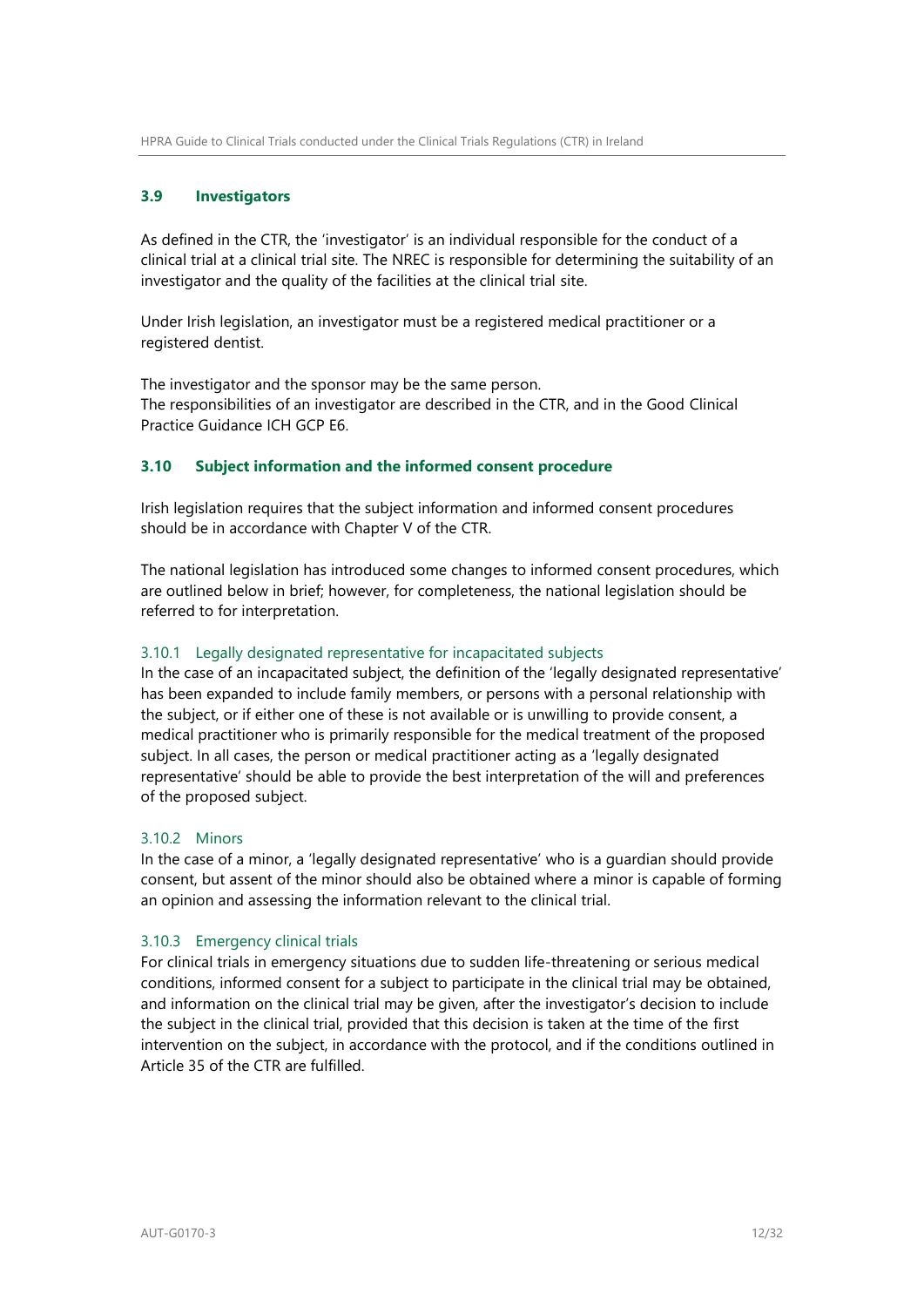### 3.10.4 Simplified informed consent for 'cluster' trials

The Irish legislation makes provision for informed consent to be obtained by simplified means for clinical trials where groups of subjects rather than individual subjects are allocated to receive different IMPs. The IMPs must be used in accordance with the marketing authorisations, and the individual subject receives a standard treatment regardless of whether they accept or refuse to participate in the clinical trial, or withdraws from it, so that the only consequence of non-participation is that data relating to them are not used for the clinical trial. Such clinical trials, which serve to compare established treatments, if authorised in Ireland, can only be conducted in Ireland, that is, they are always mononational trials.

#### 3.10.5 Prior interview – registered medical practitioner, dentist or nurse

Under Irish legislation, the interview performed prior to obtaining informed consent can be conducted by the investigator, or by a registered medical practitioner, registered dentist or registered nurse, who are deemed by the investigator as appropriate to conduct the interview, and this individual can take consent.

### **3.11 Clinical trial summary (End of Trial) report**

The sponsor is required to submit the results of the clinical trial via CTIS within one year from the end of the trial in all MSCs. The results should not be submitted to the HPRA.

The results comprise two summaries:

- A summary of the results;
- A summary written in a manner that is understandable to lay persons.

Further information on the contents of the summaries are set out in Annex V of the CTR. For information on the publishing of results, see 'Appendix on disclosure rules to the 'Functional specifications for the EU portal and EU database to be audited – EMA/42176/2014''' [\(www.ema.europa.eu\)](file://///srv-prd-file01/qsac/QMS/CONTROLLED%20DOCUMENTS/Authorisation/Clinical%20studies/Clinical%20trials%20(h)/2021%20NEW%20CT%20REGULATIONS%202022/www.ema.europa.eu).

#### **3.12 Damage compensation system**

A clinical trial must not be conducted in Ireland unless there is in place a policy of insurance or an indemnity scheme to provide compensation for any damage suffered by a subject resulting from participation in the clinical trial. The policy or scheme should be appropriate to the nature and the extent of the risk. As per the CTR, the sponsor should make use of any appropriate arrangements existing in Ireland, for example an insurance or guarantee or similar arrangement.

The NREC is responsible for reviewing the policy of insurance or indemnity scheme, and queries can be addressed to [nationaloffice@nrec.ie.](mailto:nationaloffice@nrec.ie)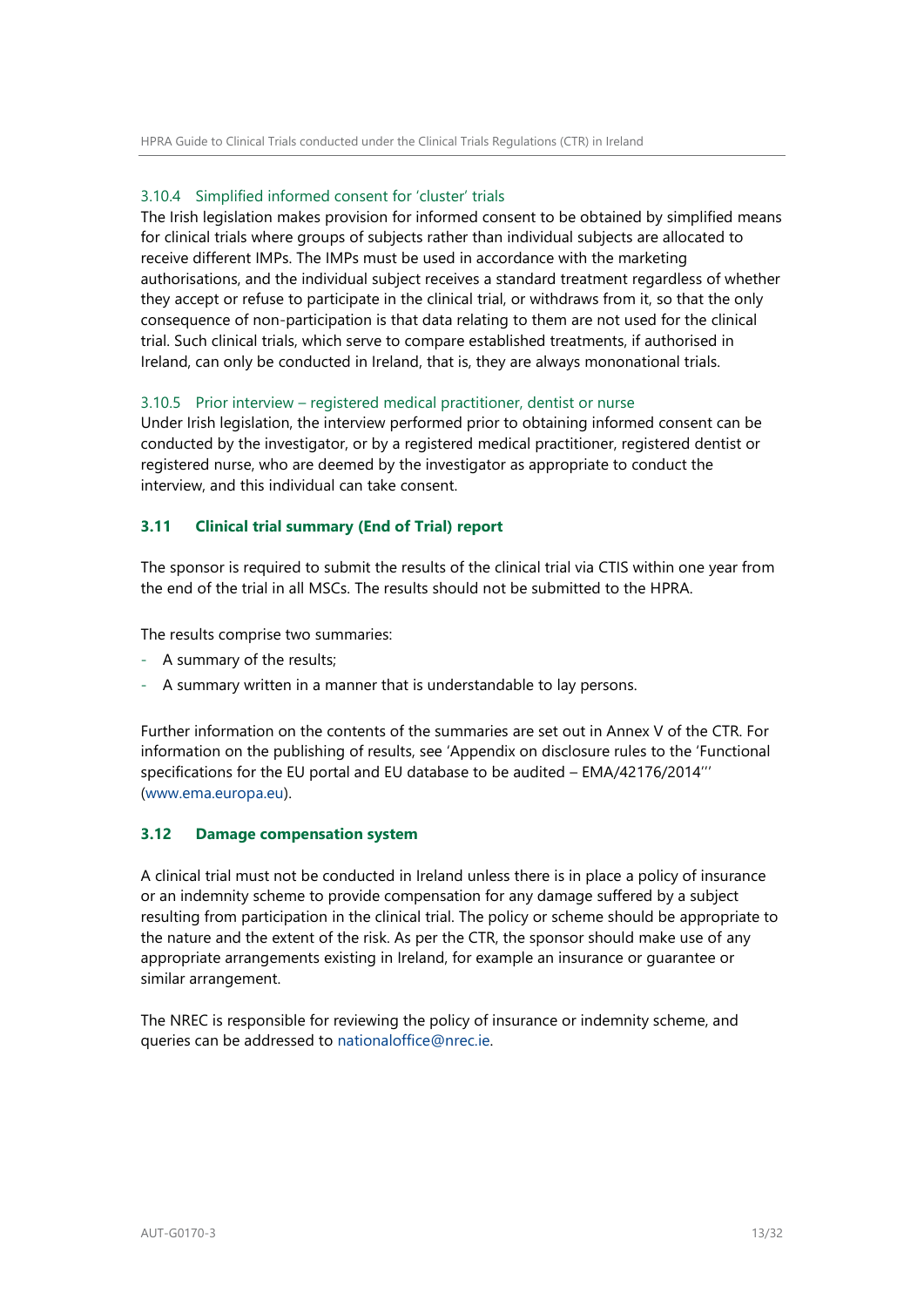### **3.13 Fees**

There will be a single fee per activity (e.g. new application or substantial modification) per MS. In Ireland, the fee should be paid to the HPRA, who then forward a portion of this fee to the National Office. Proof of payment of the fee should be submitted with the clinical trial application to CTIS, along with a completed fee application form, which can be located on the [HPRA website.](https://www.hpra.ie/homepage/about-us/publications-forms/forms-applications/item?id=b15bf925-9782-6eee-9b55-ff00008c97d0)

A small administrative fee will be charged to non-commercial sponsors.

The HPRA and the National Office conducted a fee consultation in Q3 2021, and the outcome has been published on the HPRA website.

Clinical trials transitioning from the CTD to the CTR will not incur a fee, but a fee will be charged for the next regulatory activity under the CTR, such as, for example, a substantial modification.

Fees for clinical trials are reviewed annually.

The HPRA's 'Guide to Fees for Human Products', the 'Fee Application Form for Human Products' and details on payment are available on the website.

### <span id="page-13-0"></span>**4 SAFETY REPORTING**

The HPRA will lead on clinical assessment of safety reports, and will liaise with the National Office or NREC, as necessary.

### **4.1 Reporting suspected unexpected serious adverse reactions**

Suspected unexpected serious adverse reactions (SUSARs) occurring during clinical trials undertaken in Ireland should be notified electronically by sponsors via the clinical trials module of the EudraVigilance database (EVCTM). SUSARs do not need to be reported directly to either the HPRA, or the NREC.

On specific request, the HPRA will assist non-commercial sponsors with electronic report submission to the EVCTM. In such cases, a request should be submitted to medsafety@hpra.ie at the time of submission of the CT application to facilitate timely completion of arrangements.

Timelines for reporting of SUSARs are shown in the figure below. For expedited reporting, the timelines start as soon as the sponsor has first knowledge of the minimum criteria required. The timelines also re-start if or when additional case information becomes available. For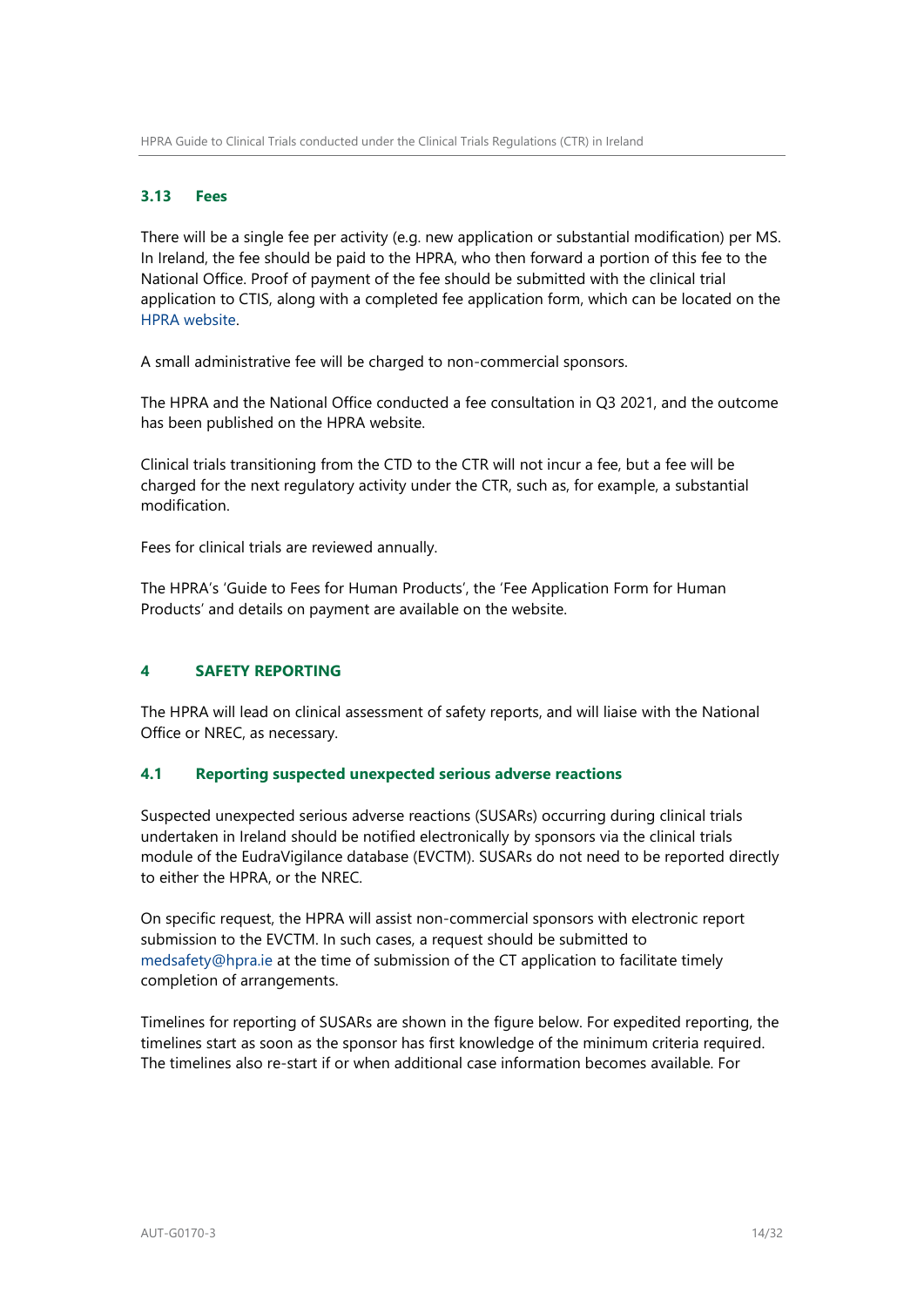information on the circumstances relevant to unblinding of an investigational medicinal product, see Annex III, 2.5 of the CTR.

In situations where the HPRA is assisting academic sponsors with electronic report submission to the EVCTM, the timelines for submission will be shortened to facilitate HPRA-processing of cases prior to submission. This will be considered in the context of requests to the HPRA to undertake such reporting, with timelines for submission agreed on a case by case basis.



*Figure 1: SUSAR reporting*

### **4.2 Monitoring and reporting of adverse events**

The sponsor is required to keep detailed records of all adverse events relating to a clinical trial that have been reported to them by the investigator(s) for that trial. The HPRA is entitled to request these records at any time.

### **4.3 Annual Safety Report (ASR)**

Sponsors are required to submit an annual safety report (ASR) via CTIS once a year, or on request. Guidance on the preparation of the report is provided in the ICH Guideline E2F and in EudraLex, Volume 10.

ASRs for clinical trials authorised under the CTR should be submitted through CTIS, and should not be sent to the HPRA or the NREC. Sponsors submitting ASRs for active substances for which they have at least one trial authorised under the CTR can submit through CTIS. Such a submission is sufficient to cover the HPRA's annual safety reporting requirements for that sponsor's clinical trials authorised under both the CTD and CTR.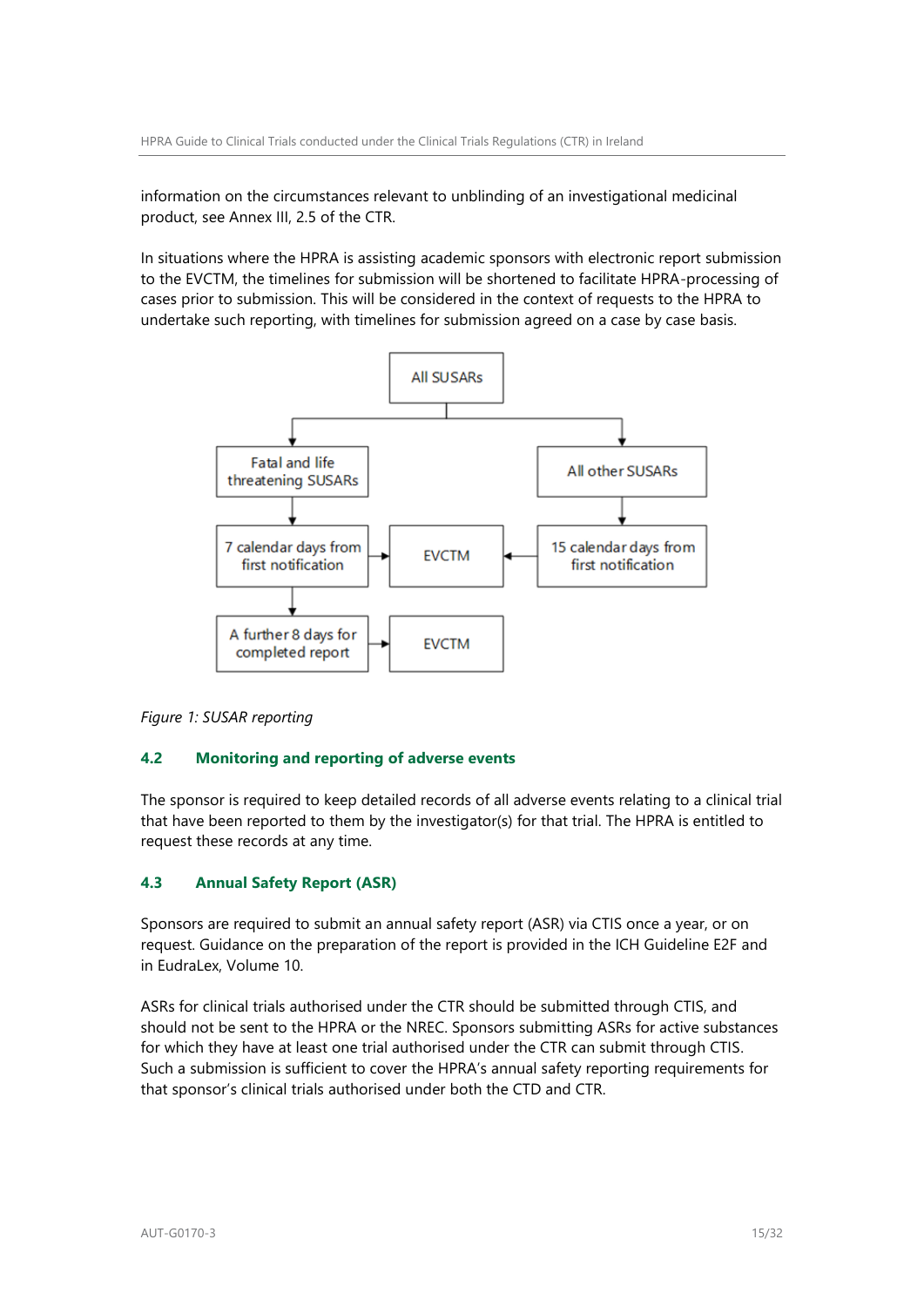Sponsors should note that ASRs for clinical trials under the CTD only are still required to be submitted to the HPRA and the National Office in line with the requirements of S.I. No 190/2004.

For further information, see the HPRA 'Guide to Clinical Trial Applications'.

# **4.4 Unexpected events**

The sponsor is required to notify the MSCs through CTIS of all unexpected events that affect the benefit-risk balance of the clinical trial, but are not SUSARs (CTR, Article 53). The notification shall be made without undue delay but no later than 15 days from the date the sponsor became aware of this event.

Unexpected events may relate to safety, or may relate to other events, examples include an increase in the rate of occurrence of expected serious adverse reactions which may be clinically important, a significant hazard to the patient population, such as lack of efficacy of a medicinal product, or a major safety finding from a newly completed animal study (such as carcinogenicity).

# **4.5 Urgent safety measures**

Where an unexpected event is likely to seriously affect the benefit-risk balance, the sponsor and the investigator shall take appropriate urgent safety measures to protect the subjects (CTR, Article 54). The sponsor shall notify the MSs concerned, through CTIS, of the event and the measures taken. That notification shall be made without undue delay but no later than seven days from the date the measures have been taken

### **4.6 Implementing Regulation on coordinated safety assessment in clinical trials**

An Implementing Regulation on coordinated safety assessment in clinical trials has been adopted by the EC (Commission Implementing Regulation (EU) 2022/20).

<span id="page-15-0"></span>This Regulation outlines the legal framework for the implementation of coordinated safety assessment between MSs as mandated in Article 44 of the CTR. It defines the new role of safety assessing member state (saMS) and the new process of SUSAR screening. In future, the assessment of safety for active substances in clinical trials in more than one EU MS will be coordinated by the saMS, and the saMS may request further information following the identification of a safety concern in SUSAR or assessment.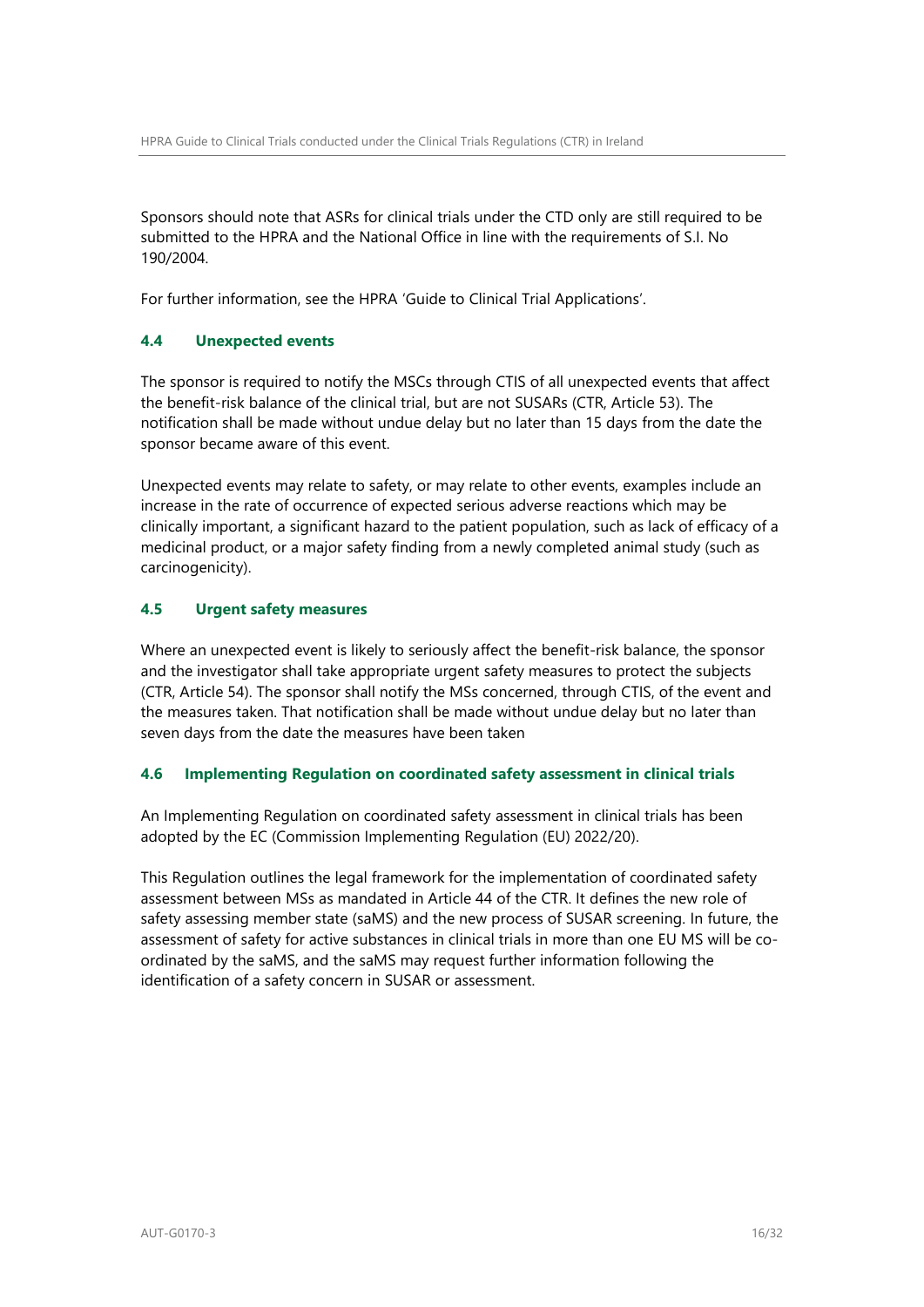# **5 SUPERVISION**

### **5.1 Corrective measures**

The HPRA and the National Office in conjunction with the NREC will be responsible for the supervision of authorised clinical trials (see also section 8 GCP Inspections).

In response to breaches of the CTR, the HPRA is empowered under national legislation to take corrective measures such as:

- revoke the authorisation of a clinical trial;
- suspend a clinical trial;
- require the sponsor to modify any aspect of the clinical trial.

Unless immediate action is required, the sponsor and/or investigator will be given the opportunity to provide an opinion, within a seven-day time limit (calendar days).

The HPRA may consult with the National Office, the NREC and with other MSs prior to taking a corrective measure. If a corrective measure is taken, the HPRA will notify the MSCs via CTIS.

For further information, please refer to the CTR and the national legislation.

### **5.2 Serious breaches**

The CTR introduces a requirement on the sponsor to report serious breaches through CTIS without undue delay and within seven calendar days of the sponsor becoming aware of the breach.

Serious breaches will be reviewed by the HPRA and, if necessary, by the National Office and the NREC. The HPRA will decide whether corrective measures are required. Regulatory actions may be taken by the HPRA if necessary. These include inspections and/or corrective measures. See the 'Guideline for the notification of serious breaches of Regulation (EU) No 536/2014 or the clinical trial protocol' (EMA/698382/2021).

# <span id="page-16-0"></span>**6 ARCHIVING**

The sponsor and the investigators are required to retain the essential documents relating to a clinical trial for at least 25 years after its completion (CTR Article 58).

The essential documents are defined as those that individually and collectively allow effective supervision (monitoring by the sponsor and inspection by Member States), and this is referred to as the 'trial master file' (TMF).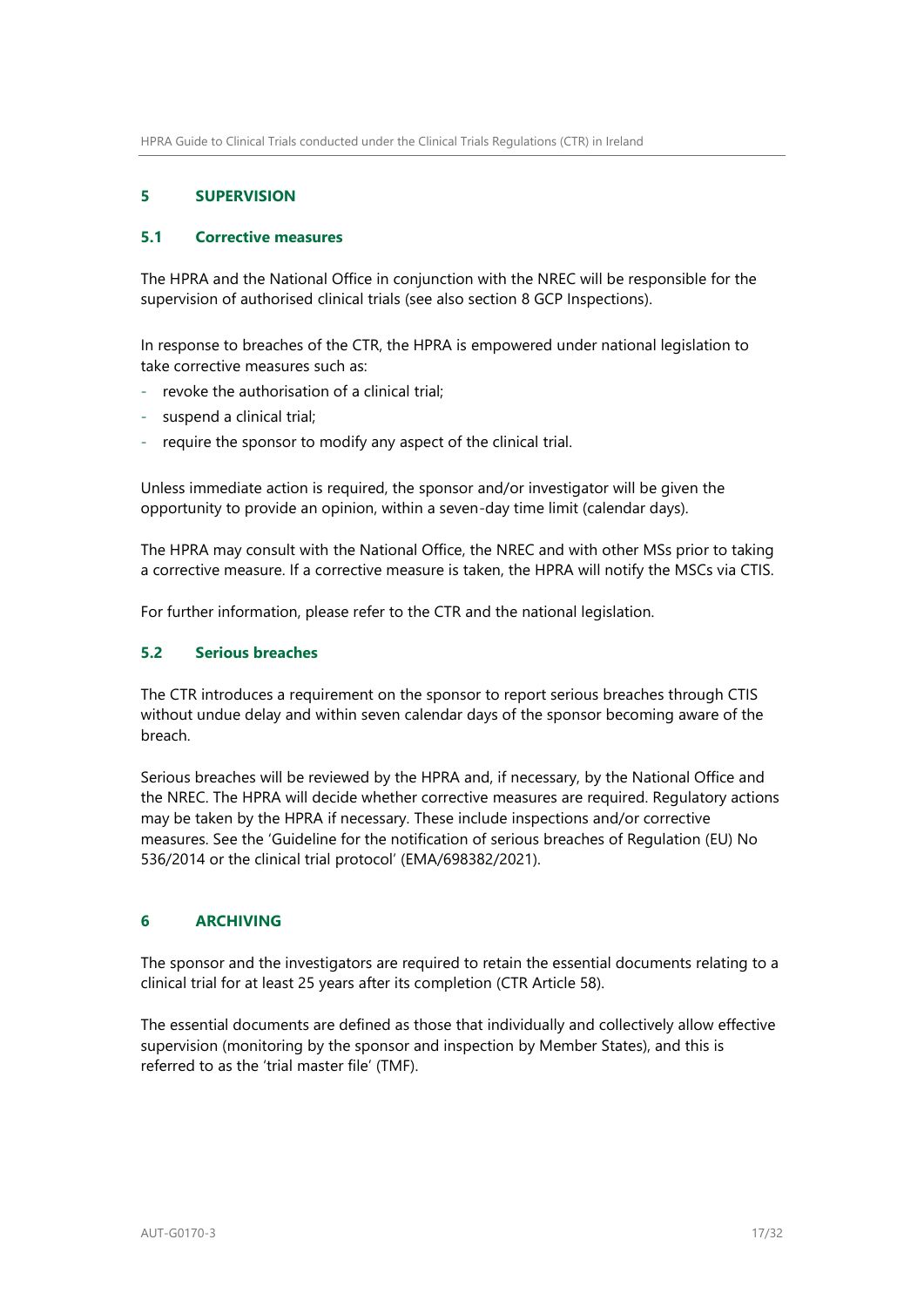These documents in the TMF should be filed in an organised way that facilitates management of the clinical trial, audit and inspection by competent authorities and should be readily available on request. The TMF should be archived appropriately to allow for supervision after the clinical trial has ended.

The national legislation requires that the medical files of trial subjects shall be retained for the maximum period of time permitted or required by the trial site.

# <span id="page-17-0"></span>**7 APPEALS**

A sponsor may appeal a single national decision to refuse a clinical trial application, or an application for substantial modification. The sponsor will be required to indicate whether the appeal relates to the Part I assessment or the Part II assessment, or both.

The sponsor wishing to make an appeal is required to submit the documentation to the HPRA within 28 days of the single decision. The HPRA and the National Office in conjunction with the NREC will review the appeal. A decision will be issued within 52 days.

An appeal is handled at national level, and not via CTIS. However, the HPRA will update the result of an appeal on CTIS, if relevant.

A fee may be charged.

Details are given in the national legislation, and further information is provided in the HPRA 'Guide to Refusals and Appeals'.

### <span id="page-17-1"></span>**8 GOOD CLINICAL PRACTICE (GCP) INSPECTIONS**

### **8.1 Introduction**

GCP is a set of internationally recognised ethical and scientific quality requirements that must be observed for designing, conducting, recording and reporting on clinical trials that involve the participation of human subjects.

Compliance with GCP provides assurance that the rights, safety and well-being of trial subjects are protected, and that the results of the clinical trials are accurate and credible. The regulations require that all clinical trials covered by the provisions of the regulations, including bioavailability and bioequivalence studies, be designed, conducted and reported in accordance with the principles of GCP.

In order to supervise compliance, clinical trials authorised under the CTR may be inspected by the HPRA to determine if they are in compliance with GCP, the relevant clinical trial permission, the trial protocol and applicable legislation and guidance.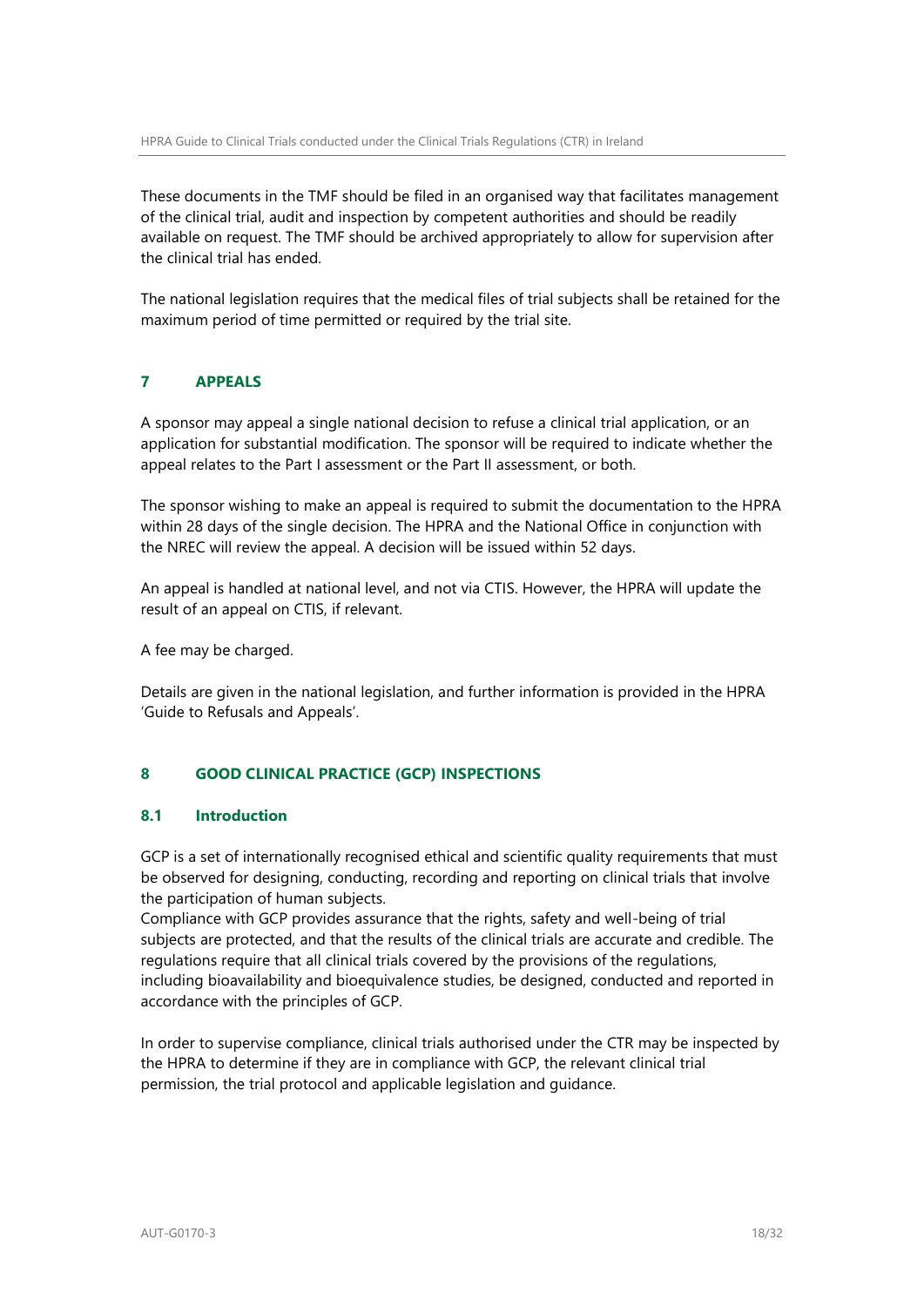Inspections are conducted by the GCP/PV inspection team, who may be accompanied by relevant experts where required. Inspections are typically conducted on a routine basis, or may arise as a result of a specific trigger. Sites for routine inspections are selected using a risk based approach.

A request to inspect a trial may also be received from the Competent Authority of another EU member state or from the EMA through the Committee for Human Medicinal Products (CHMP). If requested, the HPRA may conduct such inspections in collaboration with inspectors from other EU member states. This may involve inspection of sites internationally, including trial sites in third countries outside of the EU where required. Where the HPRA participates in CHMP requested inspections, they are conducted according to both HPRA, and relevant EMA inspection procedures (see References).

# **8.2 Types of GCP inspections**

Any site involved in a clinical trial may be subject to inspection, including the investigator sites, any laboratory used for clinical trial analyses and the sponsor's premises. Sites which are acting under arrangements with a sponsor or investigator to perform some or all of the functions of the sponsor or investigator, such as contract research organisations or clinical research facilities, may also be subject to GCP inspection.

Inspections may be study specific, and focus on verifying the compliance of a single clinical trial, or they may be broader systems based inspections. Typically, investigator site inspections are study specific, while inspections of sponsors or clinical research facilities may be used to broadly examine systems and processes in place to support clinical trials generally. The scope of the inspection will be communicated in advance (see further information below). Inspections may be carried out on any of the following occasions:

- Before, during or after the conduct of clinical trials.
- As part of the verification of applications for a marketing authorisation.
- As a follow-up to the granting of authorisation.

Inspections may be announced or unannounced, however notice is generally provided. It is important to note that the legal framework does not distinguish between academic/noncommercial versus commercial trials, be they run through a clinical research facility or other. Therefore, the HPRA applies the same standards to all GCP related inspections. Please see section 8.9 of this guide for advice for non-commercial/academic sponsors on GCP inspections.

### **8.3 Procedure for GCP inspections**

The typical procedure for the conduct of routine national GCP inspections is outlined below. EMA requested inspections will follow a similar process, but are conducted according to different timelines.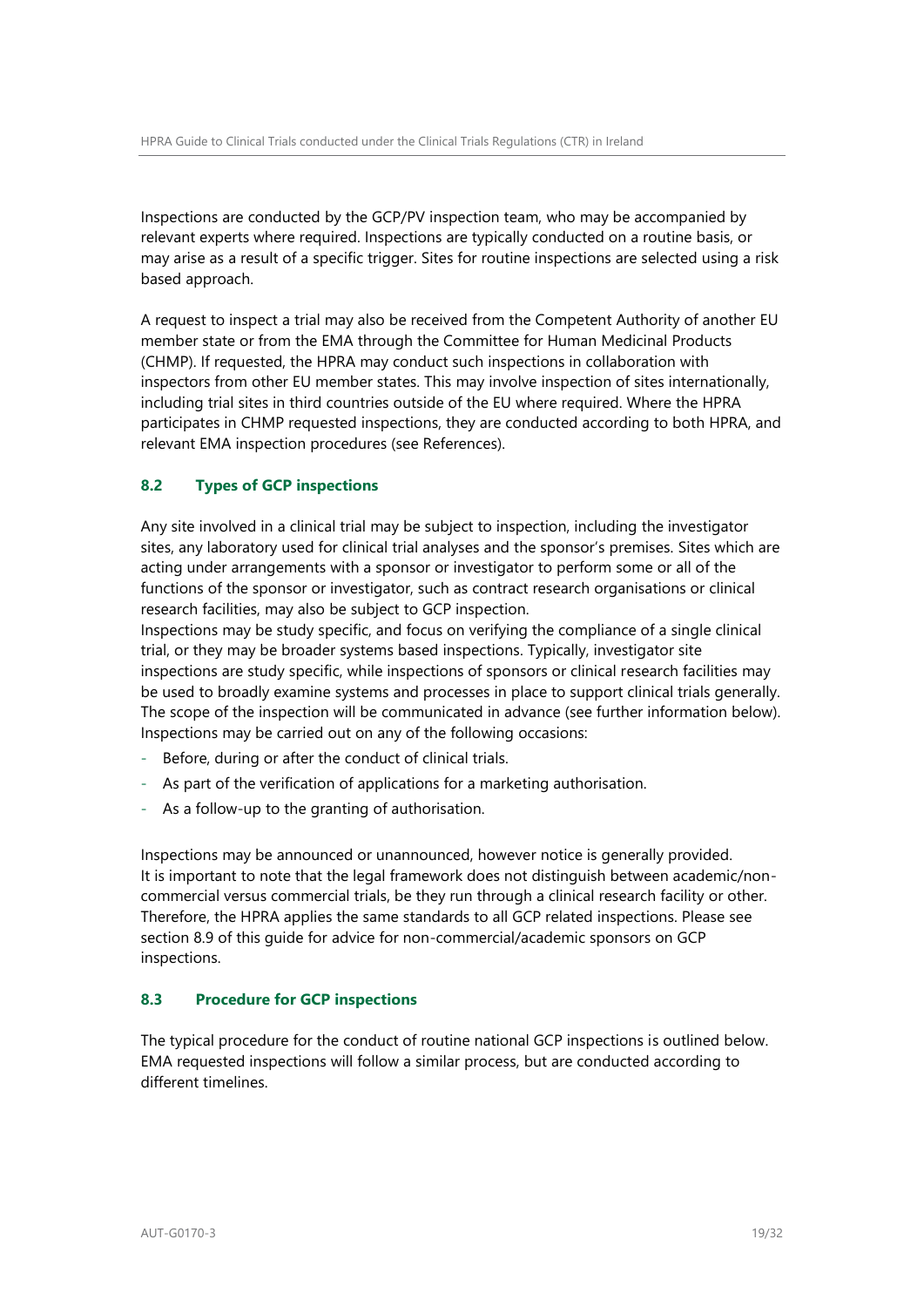HPRA Guide to Clinical Trials conducted under the Clinical Trials Regulations (CTR) in Ireland



*Figure 2: Routine national GCP inspection process*

# **8.4 Notification**

In general, the sponsor of a clinical trial will be notified 4-6 weeks prior to the proposed inspection date and asked to confirm availability. In relation to for cause or triggered inspections, a shorter notice period may be provided. The notification will identify the study to be inspected, if applicable, and the proposed site(s). It will also outline the scope and the planned number of inspection days. The notification will include an initial list of preinspection requests for information and documentation that is to be provided to the HPRA in advance, to aid with preparation. This may include:

- Participant status per trial site (number randomised, drop-out rate, and number of serious adverse events reported per site).
- Copies of company standard operating procedures, e.g. (monitoring procedure, informed consent procedure, serious adverse event reporting procedure, drug supply management procedure).
- Trial-specific documents such as a copy of the current protocol and informed consent form, source data verification guidelines, product handling instructions, laboratory manual, randomisation code breaking procedure, monitoring plans and reports.
- CV of principal investigator and key members of the study team.
- Arrangements for direct access to any computerised systems upon which trial data or essential documents are stored.
- Logistical aspects for arranging the inspection.
- Any other documentation deemed necessary by the inspectors.

Further pre-inspection document requests may follow after the initial documents requested are reviewed. An inspection plan, outlining the units to be inspected and the schedule of meetings to be held with the investigator and/or sponsor personnel, will be provided to the inspectee at least one week prior to the inspection.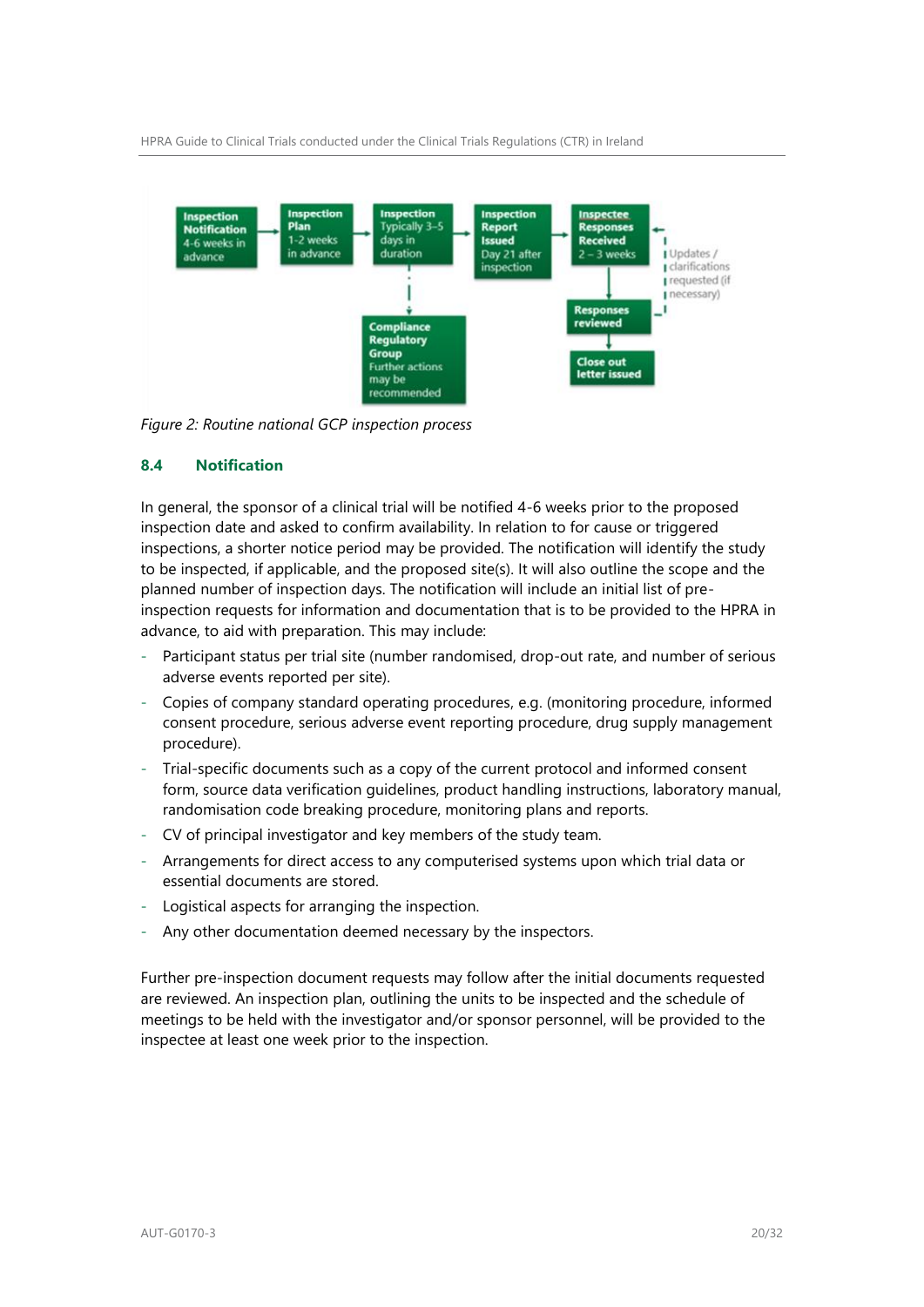### **8.5 Conduct**

The duration of the inspection and the number of inspectors present on an inspection will vary depending on the complexity of the clinical trial and activities conducted at the site. Typically, they are scheduled for 3-5 days. Where appropriate, inspections may also be conducted remotely.

The activities conducted during an inspection, including the type of documentation reviewed, will vary depending on the type of inspection and the scope. However, inspections usually consist of an opening meeting, document review, interview sessions, tour of facilities and a closing meeting.

The scope and activities examined during some of the more common types of GCP inspections undertaken by the HPRA are outlined below. This list is not exhaustive.

Investigator site inspections may include:

- Legal and administrative aspects
	- o Communication with the Ethics Committee
	- $\circ$  Communication with the Regulatory Authority
	- o Other communications
- Organisational aspects
	- $\circ$  Implementation of the trial at the investigator site
	- o Facilities and equipment
	- o Management of biological samples
	- o Organisation of the documentation
	- o Monitoring and auditing
	- o Use of computerised systems
- Informed consent of trial participants
- Review of the trial participant data
- Adverse event reporting
- Management of the investigational medicinal product(s)

### Sponsor (systems) inspection may include:

- Organisation and personnel
- Facilities and equipment
- Sponsor/CRO operating procedures
- Implementation and termination of the clinical trial
- Monitoring
- Investigational Medicinal Product
- Sample management
- Safety and adverse events reporting
- Data handling and clinical trial report
- Documentation archiving
- Audit and quality assurance system
- Delegation of duties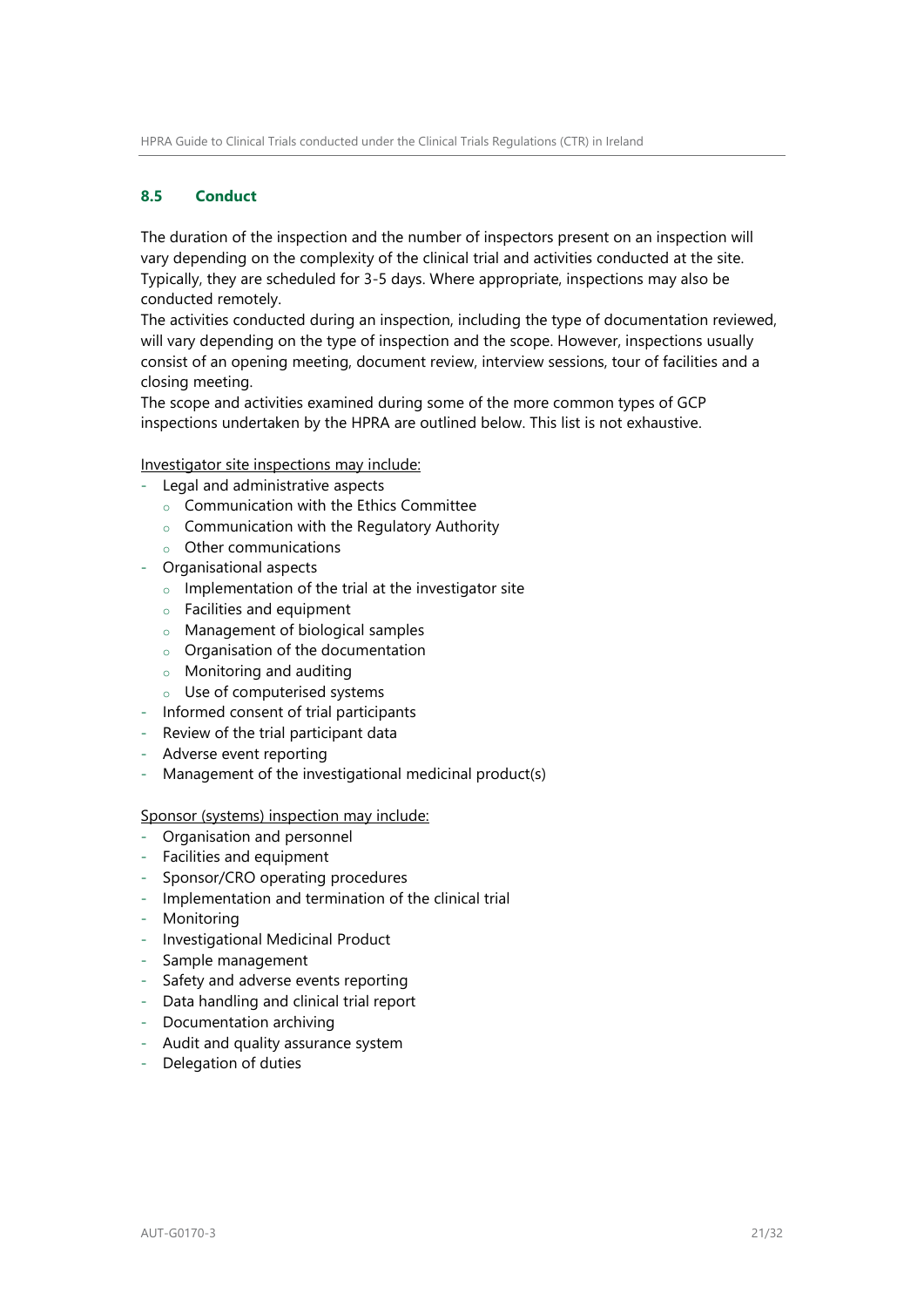Sponsor (specific clinical trial) inspection may include:

- Set up, conduct and termination of the clinical trial
- **Monitoring**
- Investigational Medicinal Product management
- Safety and adverse events reporting
- Ongoing safety evaluation
- Data management
- Statistical analysis
- Reporting of clinical trial results
- Clinical trial documentation and archiving
- Quality management system/audit

# **8.6 Closing meeting**

A closing meeting is typically held on the last day of the inspection, where the inspectors will provide a verbal overview of the deficiencies identified. Feedback given at the closing meeting is preliminary in nature as inspection reports are subject to internal peer review at the HPRA before they are finalised and issued.

A definition of the deficiency classification used will also be provided, any questions related to the findings will be addressed, and the timelines for follow up activities will be outlined. Findings are classified according to the criteria below.

- **Critical:** Conditions, practices or processes that adversely affect the rights, safety or wellbeing of the subjects and/or the quality and integrity of data. Critical observations are considered totally unacceptable.
- **Major**: Conditions, practices or processes that might adversely affect the rights, safety or wellbeing of the subjects and/or the quality and integrity of data. Major observations are serious deficiencies and are direct violations of GCP principles.
- **Minor**: Conditions, practices or processes that would not be expected to adversely affect the rights, safety or wellbeing of the subjects and/or the quality and integrity of data.

### **8.7 Compliance Regulatory Group**

If significant deficiencies are identified which are potentially critical in nature, the case is referred to the HPRA's Compliance Regulatory Group (CRG) for consideration. The CRG is a cross- functional group chaired by the Director of Compliance, and for GCP matters would typically be attended by the Inspection Section Manager, GCP/PV Inspection Manager and relevant personnel from other relevant departments within the HPRA. The group agree on the classification of the serious deficiencies identified and consider if any further regulatory action may need to be proposed.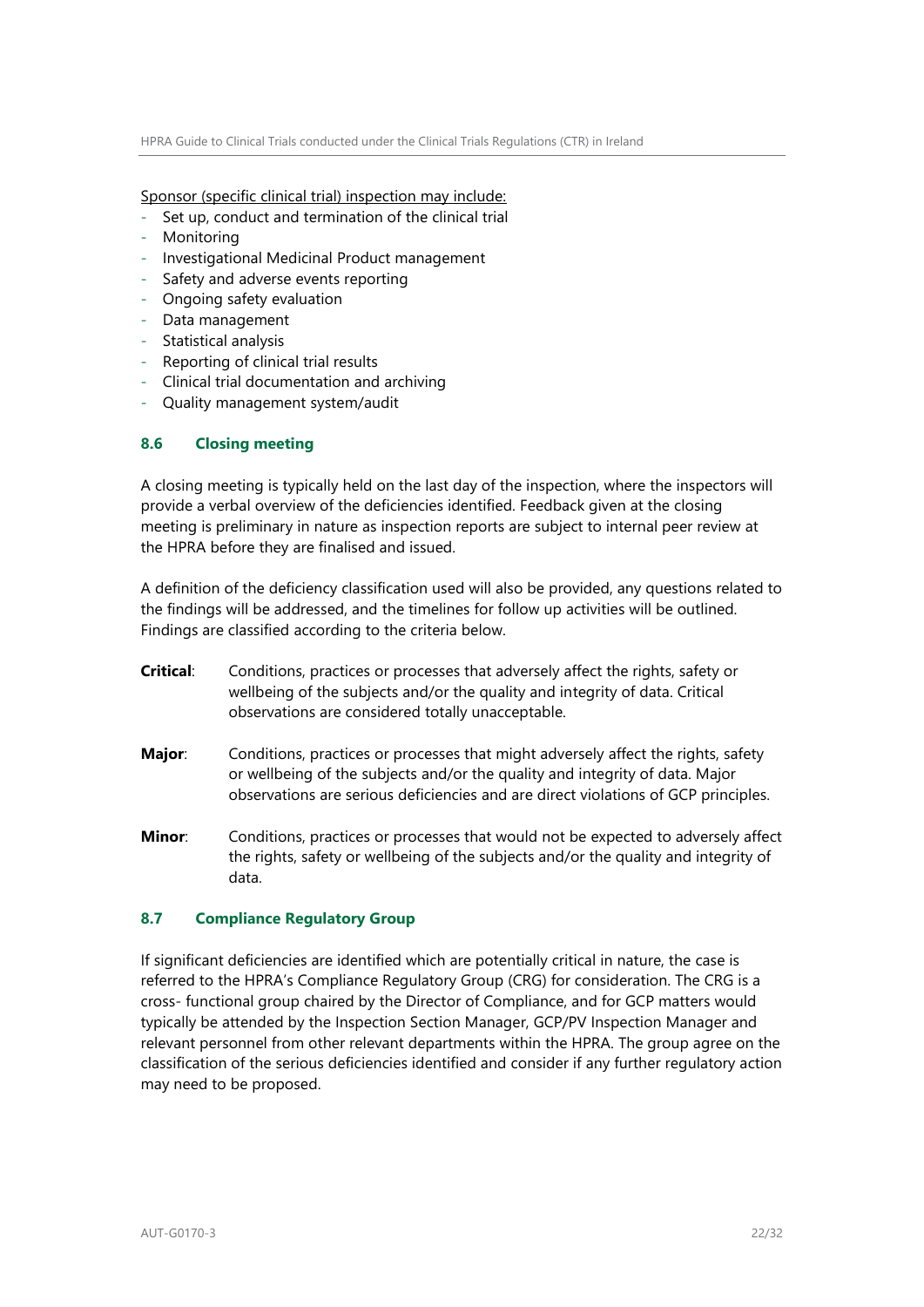# **8.8 Reporting and follow-up**

A written report outlining deficiencies observed during the inspection will be issued to the inspectee through CTIS within three weeks of the last day of the inspection. It is the responsibility of sponsors and sites to ensure that their details are registered in the EMA's Organisation Management Service (OMS) so that they can receive the inspection report through CTIS.

The inspectee will be requested to provide a response to the deficiencies outlined in the report within approximately three weeks of receipt. The report will outline the deadline for response and will contain a template to assist with responses. A response for each finding should be provided, outlining a root cause analysis of the deficiency, further assessment if required, and a proposal for corrective and preventative actions (CAPA). Specific actions are expected to be provided, including deliverables, persons responsible and a timeframe for completion.

The responses will be reviewed by the inspection team to determine whether or not they are acceptable to address the deficiencies and to prevent reoccurrence. The inspectors will routinely send follow up queries or request further clarification before the responses are deemed acceptable. On receipt of acceptable responses to the inspection report, the inspection can be closed and a close out letter is issued.

The HPRA is required to upload inspection reports to CTIS, where they are publicly accessible (CTR Article 78 (6) and 81 (4)).

### **8.9 Advice for non-commercial (academic) sponsors regarding GCP inspections**

While the same inspection procedures and reference documents are used to determine compliance of all sponsors, irrespective of commercial status, the HPRA recognises that Chapter IV – Inspections of Volume 10 of the publication 'The Rules Governing Medicinal Products in the European Union', primarily concerns inspections of clinical trials performed in connection with prospective marketing authorisation applications. Therefore, in order to assist non-commercial sponsors with inspection readiness, a description of the key systems that are typically examined during GCP inspection of a non-commercial sponsor are outlined below:

- **Organisation and personnel**: Inspectors examine how the sponsor has distributed duties and tasks for the trial, and that roles and responsibilities are clearly defined, including in written agreements with third parties, where applicable. In a non-commercial setting, it is typical that the role of medical expert may be assigned to a principal investigator or a safety committee (as appropriate) and/or other duties and tasks may be transferred or shared with other non-commercial entities as part of cooperative groups. All such arrangements are reviewed on inspection, including, but not limited to, verifying that the sponsor has considered the trial organisation as part of its quality risk management (ICH GCP E6, Section 5), that a clear and timely record of roles and responsibilities was made,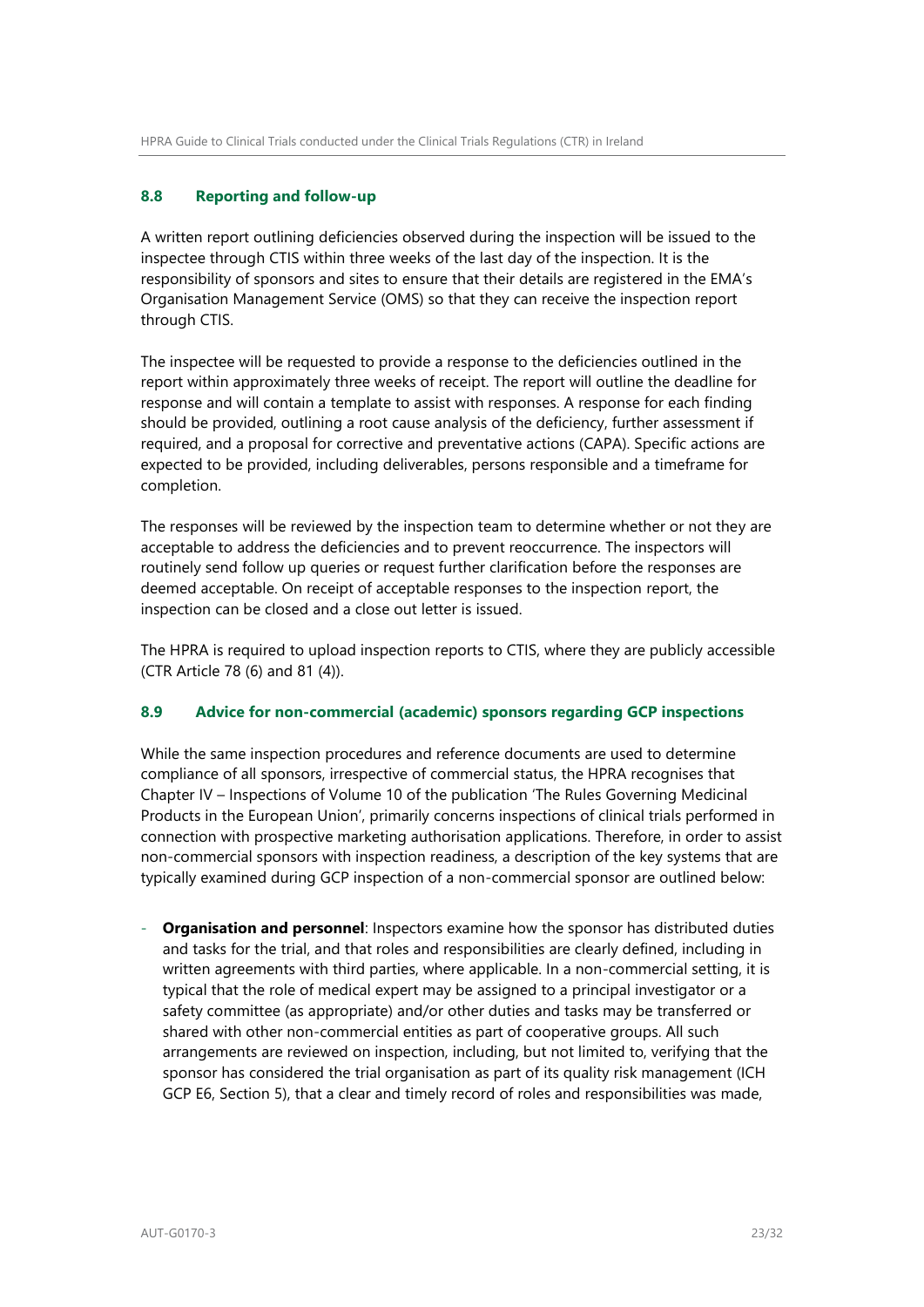that the sponsor has qualified that the party undertaking a task can do so in a compliant manner, and that mechanisms are in place to maintain oversight.

- **Facilities and equipment:** Inspectors review the adequacy of facilities required for sponsor activities, such as trial master file storage and archive. The validation status of any electronic equipment/computerised systems will also be confirmed. Non-commercial sponsors should ensure that electronic equipment/computerised systems, used to fulfil a trial purpose, have been validated taking into consideration the requirements of GCP.
- **Quality risk management**: The quality system is examined in detail, including compliance with ICH GCP E6, Section 5. Activities including, but not limited to, the following are reviewed: quality risk management processes, document control, training, change control, compliance monitoring (e.g. deviations, auditing). The HPRA wishes to highlight that, when a risk-based approach to a GCP activity is taken, it is important that the sponsor retains a record of the rationale for and approval of that approach, as such documentation may be requested on inspection. Records could range from meeting minutes to completion of more formalised risk assessment tools.
- **Implementation and termination of the trial:** The availability of regulatory and ethics opinions and that of any other statutory body are examined. The inspectee will be asked to demonstrate that it has adequate insurance coverage as a sponsor. Inspectors will also check that the sponsor has procedures to ensure compliance with the regulatory procedures outlined elsewhere in this guide, and to ensure the completeness and accuracy of documents submitted. For example, a key procedure examined during inspection is the process for preparation of the clinical trial protocol and amendments, including confirmation that input from relevant experts was sought and that quality control was applied to confirm internal consistency as well as consistency with other related documents (e.g. investigator brochure, case report form, patient information leaflet/consent form, monitoring plan).
- **Monitoring**: Monitoring procedures will be reviewed in detail, including plans for on-site monitoring, central monitoring and data committee monitoring, as applicable. The sponsor must be able to demonstrate that it has oversight of trial conduct and GCP compliance and has mechanisms in place to continuously monitor the benefit-risk balance. Documents requested may include risk assessment, monitoring plans, follow-up letters, GCP non-compliance escalations, data committee charters and meeting minutes.
- **Investigational medicinal product**: GCP inspections focus particularly on distribution and shipping of IMPs to the investigator site(s), labelling, and guidance provided to investigators. Where applicable, procedures for unblinding and randomisation will also be reviewed.
- **Safety and adverse event (AEs) reporting**: The pharmacovigilance system will be inspected, including, but not limited to, procedures for collecting and processing AEs/any other events specified in the clinical trial protocol, identifying and reporting SUSARs, managing reference safety information, communicating to the HPRA/National Office or and/or NREC/investigators and ASR preparation and submission. It should be noted that assistance from the HPRA to academic sponsors with electronic report submission to EVCTM does not obviate sponsor obligations from other responsibilities.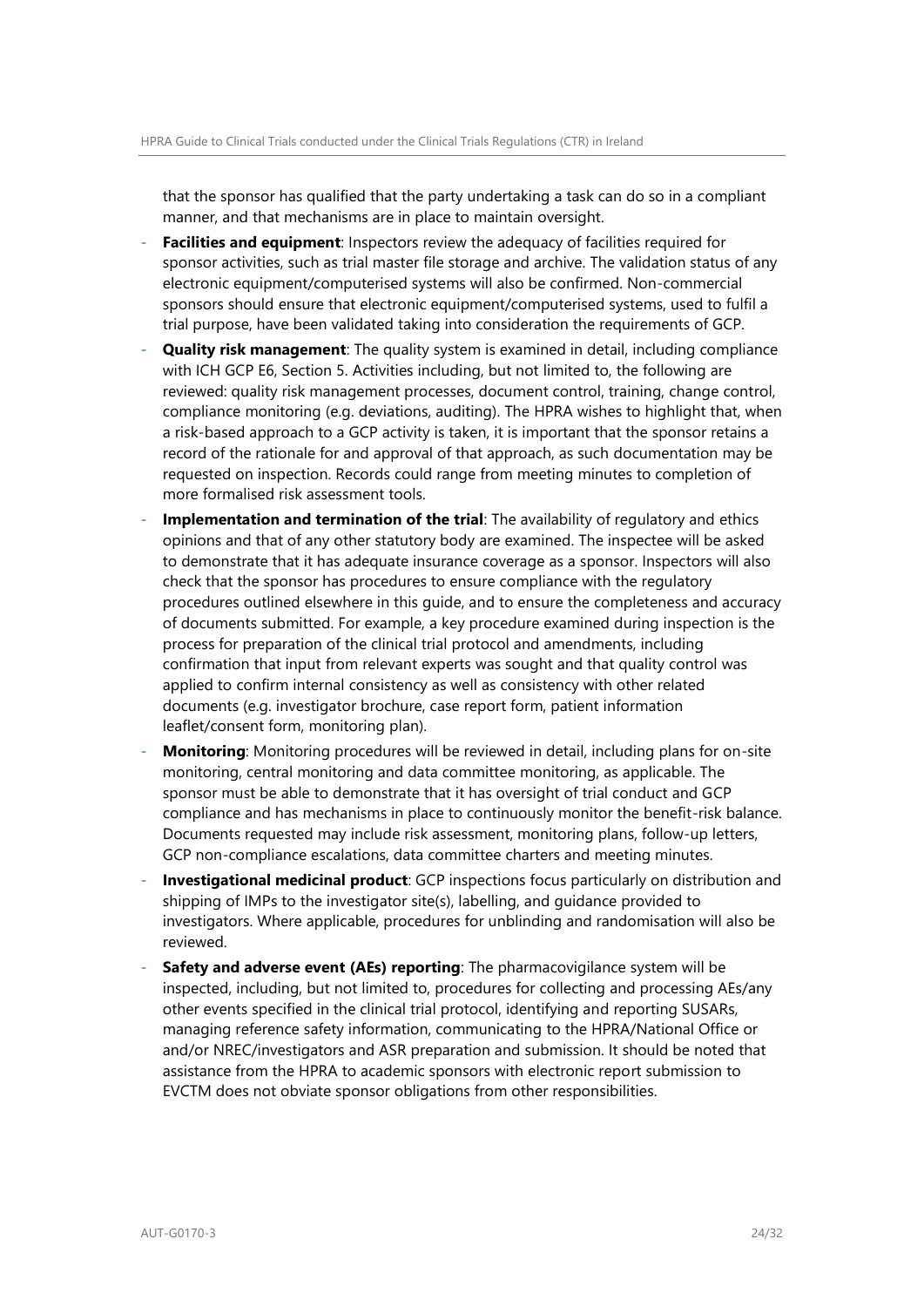- **Non-compliance and serious breaches**: Sponsor procedures to deal with significant and/or persistent non-compliance, including processes for performing root cause analysis and implementing corrective and preventative actions and the reporting of serious breaches, will be examined.
- **Data handling and clinical trial report**: Systems and procedures to collect clinical trial data and to process and report those data are examined, with a focus on data integrity and credibility. Key processes subject to inspection include the quality of the case report form, mechanism for entry of data into the clinical database, quality assurance/quality control of data (QA/QC, also known as 'data cleaning'), audit trails, data locking and analysis/reporting.
- **Documentation archiving**: The sponsor system for maintaining the clinical trial master file (from before, during and after the trial) will be reviewed. The sponsor should also have a person appointed as responsible for trial archive.

The above areas are indicative of the types of areas examined during a GCP inspection of a non-commercial sponsor. However, additional areas may also be covered depending on the nature of the trial and the objectives of the inspection.

# <span id="page-24-0"></span>**9 MANUFACTURE AND/OR IMPORTATION OF INVESTIGATIONAL MEDICINAL PRODUCTS AND AUXILIARY MEDICINAL PRODUCTS**

Investigational medicinal products (IMPs) used in clinical trials must be manufactured in accordance with the requirements of the 'EU Guidelines on Good Manufacturing Practice for Investigational Medicinal Products' (volume 4 of the Rules Governing Medicinal Products in the European Union). Each company located in the EEA or Northern Ireland that is responsible for any manufacturing activity related to the dosage form, packaging or batch certification of the IMP must have an MIA. The MIA is issued by the HPRA for manufacturing sites located in Ireland and should include within its scope the specific manufacturing activities which are relevant for the IMP concerned.

With the exception of IMPs supplied by an authorised manufacturer in Northern Ireland, IMPs that are coming from a third country (i.e. outside the EEA) must be imported into Ireland by a site holding an MIA that includes third-country importation within its scope. The Qualified Person certifying the batch must be satisfied that any third country site involved in the manufacture or packaging of the IMP operates according to a standard of GMP at least equivalent to EU GMP for IMPs. Each imported batch of an IMP must be certified before release by the Qualified Person of the manufacturer named in the clinical trial application as responsible for batch release.

The HPRA requires sites of batch release to list all manufacturing sites involved in the supply chain as contract manufacturers on their MIA. MIA holders should refer to the HPRA Guide to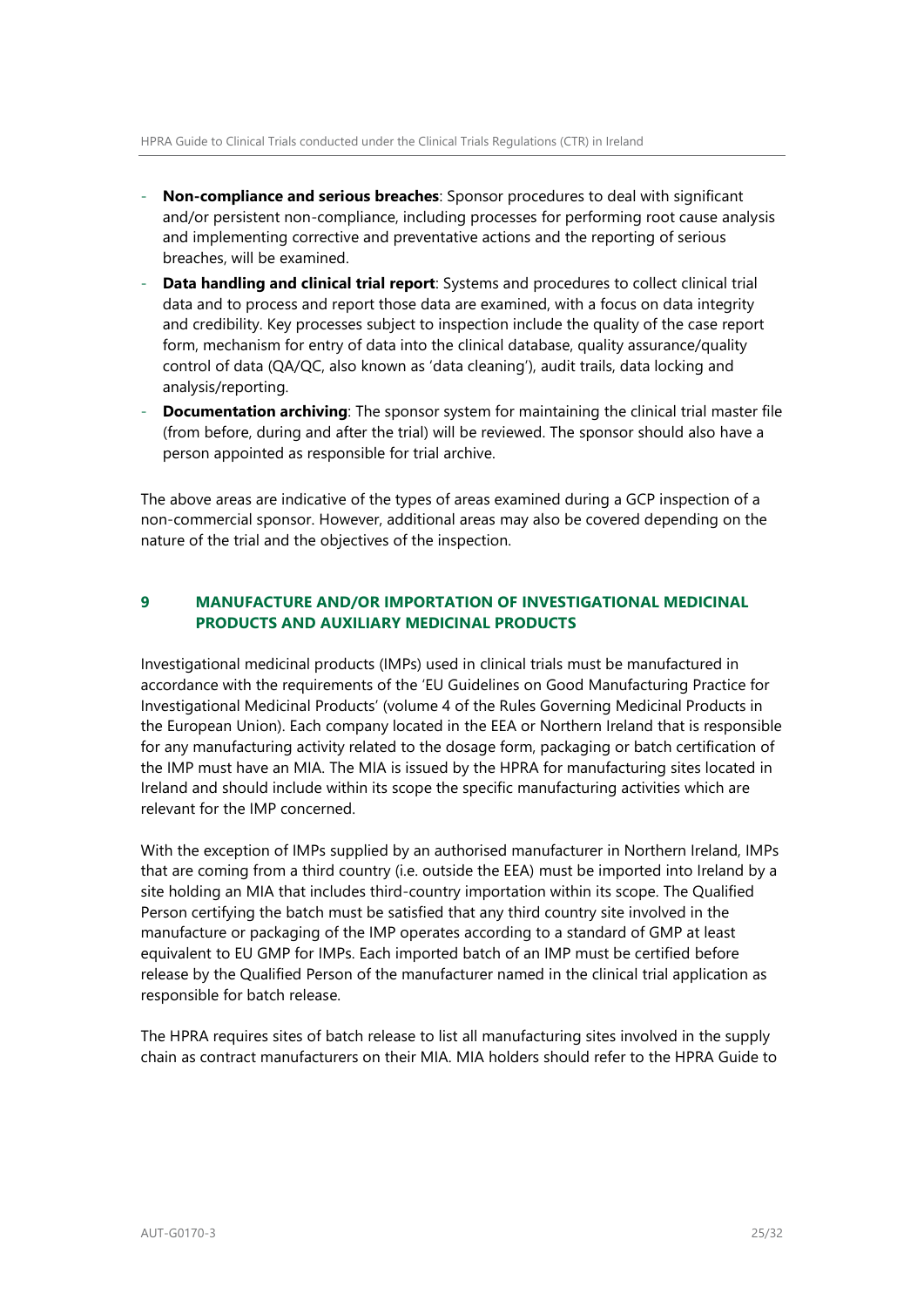New Applications and Variations to Manufacturer's Authorisations on [www.hpra.ie](file://///srv-prd-file01/qsac/QMS/CONTROLLED%20DOCUMENTS/Authorisation/Clinical%20studies/Clinical%20trials%20(h)/2021%20NEW%20CT%20REGULATIONS%202022/www.hpra.ie%20) when submitting new applications or variations to add or remove contract manufacturers.

# **9.1 Exemptions from the requirement for an MIA**

Under Article 61(5), the CTR provides for an exemption from the requirement for an MIA for certain specified manufacturing processes when these are carried out in hospitals, health centres or clinics that are participating in the same clinical trial. The HPRA is implementing a registration scheme for processes carried out under Article 61(5).

The arrangements for the registration of processes under Article 61(5) are summarised as follows:

- 1 There is no need to register the process if it is associated with a clinical trial that is being conducted under the CTD.
- 2 For clinical trials conducted under the CTR in the period February 2022 to end of January 2023 an application to register relevant processes should be submitted by 31 January 2023 at the latest. Application forms for the registration of processes will be available on the clinical trials webpage on the HPRA website from 1 September 2022.

Processes under Article 61(5) should be carried out in accordance with appropriate and proportionate requirements. These national requirements are being developed by the HPRA and a consultation process will be undertaken with relevant stakeholders between April and September 2022. Following registration, the HPRA will implement a risk-based inspection programme for these processes.

### 9.1.1 Manufacture/importation of authorised auxiliary medicinal products

Auxiliary medicinal products (AxMPs) may be authorised medicinal products that are available on the Irish market or another market in the EEA. Manufacture or importation of any authorised medicines must be performed by the holder of an MIA authorised under Article 40 of Directive 2001/83/EC. If an authorised medicine, which has been certified for release to a market in the EEA, undergoes any modification for its use as an AxMP in the context of a clinical trial, e.g. repackaging, then this activity must be conducted to a standard of GMP at least equivalent to that applied to manufacture of IMPs, i.e. Commission Delegated Regulation (EU) 2017/1569. The manufacturer performing modification of the authorised medicine, if located in Ireland, must hold an MIA issued by the HPRA, which authorises the manufacturing activity under Article 61 of the CTR.

### 9.1.2 Manufacture/importation of an unauthorised auxiliary medicinal products

If an AxMP, which has been approved for use in a clinical trial, is not an authorised medicine in Ireland or another market in the EEA, then the manufacture (or importation) of this unauthorised AxMP is subject to the manufacturer or importer holding an MIA issued under Article 61 of the CTR or under Article 40 of Directive 2001/83/EC.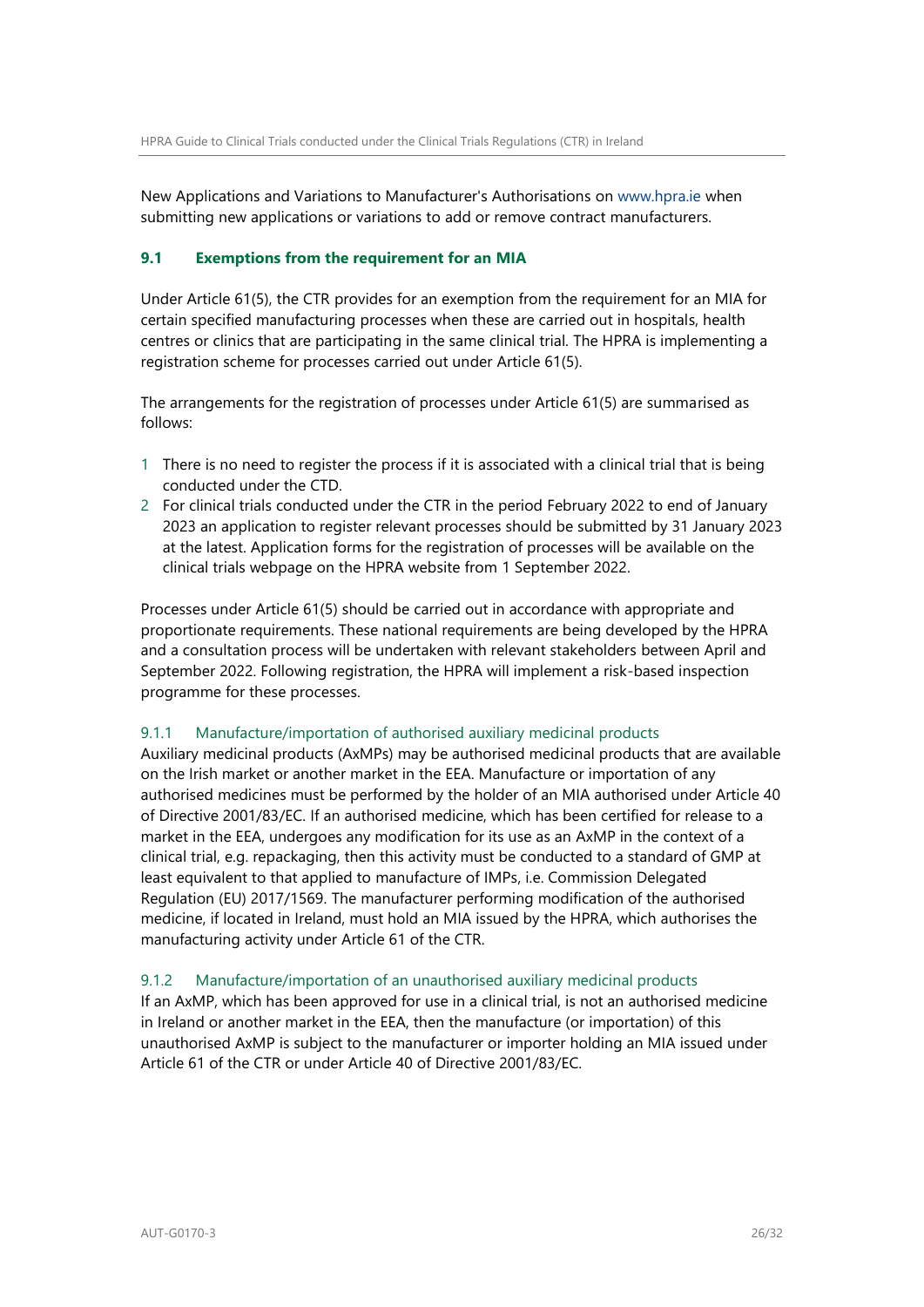# **9.2 Inspection of manufacturers and importers and Article 61(5) processes**

### 9.2.1 Inspection of authorised manufacturers in Ireland

The HPRA conducts routine GMP inspections of all authorised manufacturers in Ireland and these are carried out at a frequency based on risk associated with the site. Further information on inspections relating to authorised manufacturers is available on the HPRA website.

# 9.2.2 Inspection of processes on the Article 61(5) Register

The HPRA may inspect processes carried out in hospitals, health centres or clinics that are included on the Article 61(5) Register. Inspections will start gradually in January 2023 and will be conducted using a risk-based approach. The inspection procedure (inspection notification, conduct of inspection, reporting on inspection and responding to the inspection report) will be similar to that described on the HPRA website for inspection of authorised manufacturers with the exception that a certificate of Good Manufacturing Practice will not be issued following a successful inspection.

# 9.2.3 Inspection of IMP contract manufacturers located in third countries

Under Article 17 of the Commission Delegated Regulation (EU) 2017/1569, the HPRA may conduct inspections at IMP manufacturing sites located in third countries. It is not planned to implement routine inspection of all third country manufacturers but rather to select sites for inspection based on risk.

# <span id="page-26-0"></span>**10 ENFORCEMENT**

The HPRA is the responsible body for enforcement of the CTR and national legislation pertaining to clinical trials in Ireland and may prosecute for any offences committed. The HPRA may also issue infringement notices where it has objective grounds for considering that any person has contravened any provision of the legislation.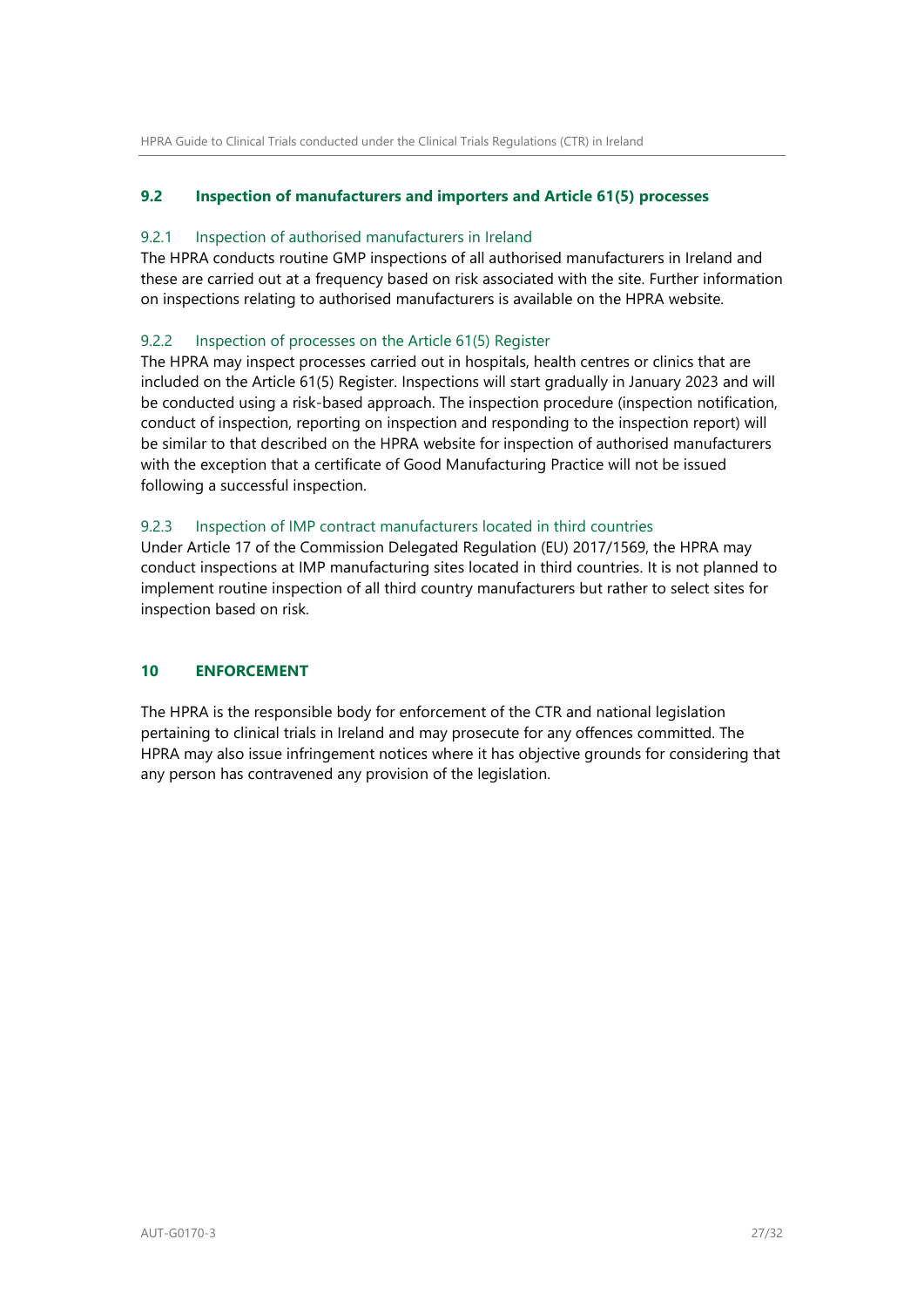### <span id="page-27-0"></span>**APPENDIX 1 HPRA SUPPORTS**

The HPRA offers a number of supports to sponsors and investigators, which are outlined below.

### **Clinical trials queries**

Queries on clinical trials authorised under CTD can be sent to: clinicaltrials@hpra.ie Queries on the CTR and CTIS should be sent to: CTReg@hpra.ie Queries on ethical aspects should be sent to: nationaloffice@nrec.ie

#### **Regulatory and scientific advice**

The HPRA provides regulatory and scientific advice on clinical trial developments and/or protocols. This advice is free of charge for clinical trials to be conducted in Ireland. Please refer to [www.hpra.ie.](http://www.hpra.ie/) 

#### **Pre-application meetings**

For innovative trials including advanced therapy medicinal product (ATMP) clinical trials and trials using genetically modified organisms, the HPRA recommends that the applicant requests a pre-application meeting to discuss the potential clinical trial submission. Any opinions given are representative of the HPRA only (and will not be joint meetings/opinions with the NREC or other MSs).

This service is free of charge for clinical trials to be conducted in Ireland. The meeting should be requested well in advance of the intended application date. Please contact ctreg@hpra.ie.

#### **Protocol template:**

A 'CTR Clinical Trial Protocol Template' is available to non-commercial sponsors intending to conduct clinical trials in Ireland. Please email ctreg@hpra.ie.

#### **Safety reporting – non-commercial sponsors**

On specific request, the HPRA will assist non-commercial sponsors with electronic report submission to EVCTM. In such cases, a request should be submitted to medsafety@hpra.ie at the time of application.

### **Advice for non-commercial (academic) sponsors**

See sections 3.8.3 and 8.9 of this guide.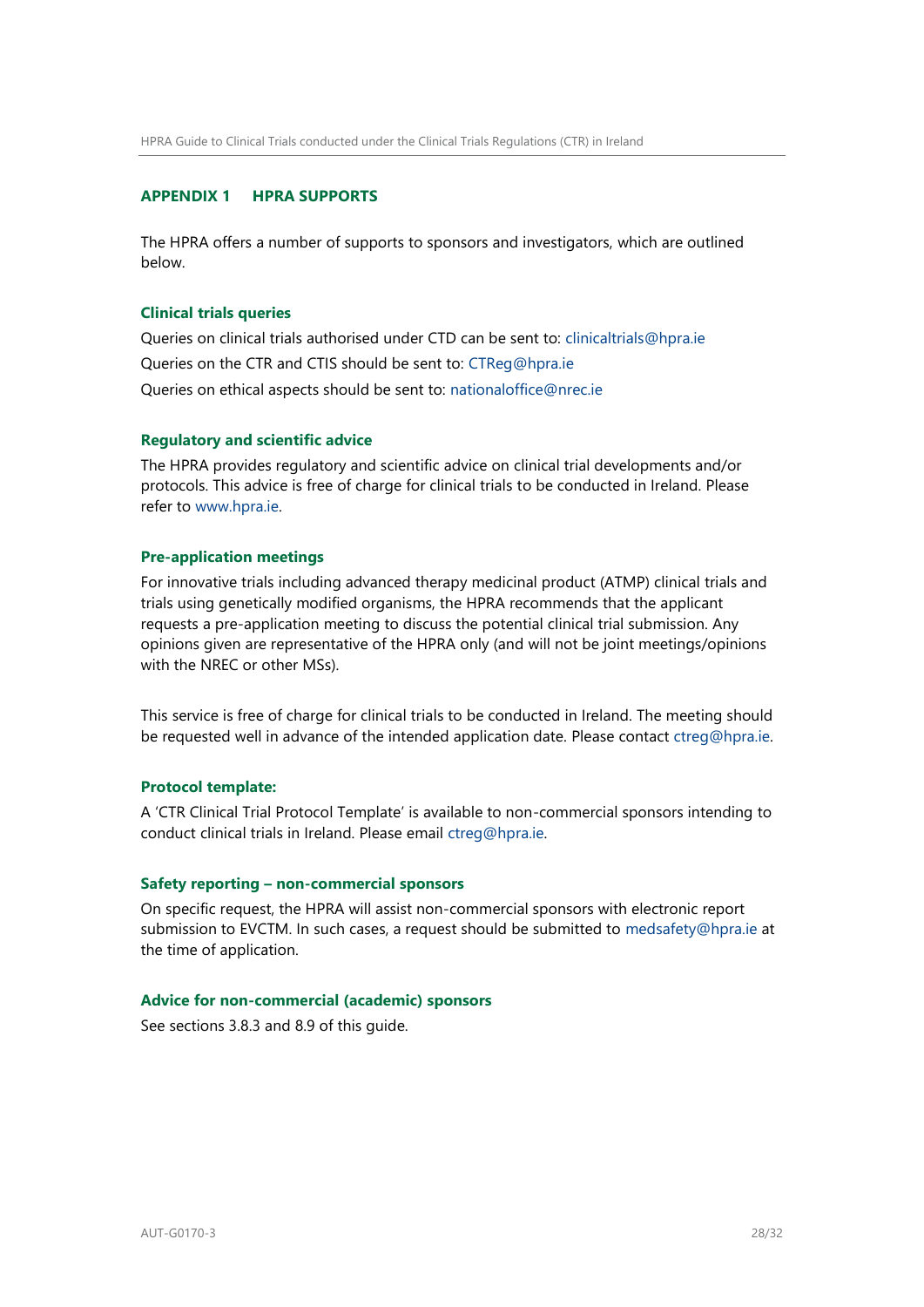### **Advice on GXP activities**

To assist potential applicants for GXP authorisations/registrations to understand the requirements that must be fulfilled in order to be compliant we refer to the HPRA Guide-to-Scientific and Regulatory Advice for GXP Activities on the HPRA website [www.hpra.ie.](http://www.hpra.ie/) This includes review of plans for new manufacturing facilities.

Advice can also be provided, on request, to existing authorisation holders that are, for example, considering expansion or alteration of premises, installation of new or revised processes, etc.

Sponsors and/or investigators involved in the conduct of clinical trials of medicines in humans seeking advice on the interpretation of GCP guidelines for layout of facilities should email compliance@hpra.ie.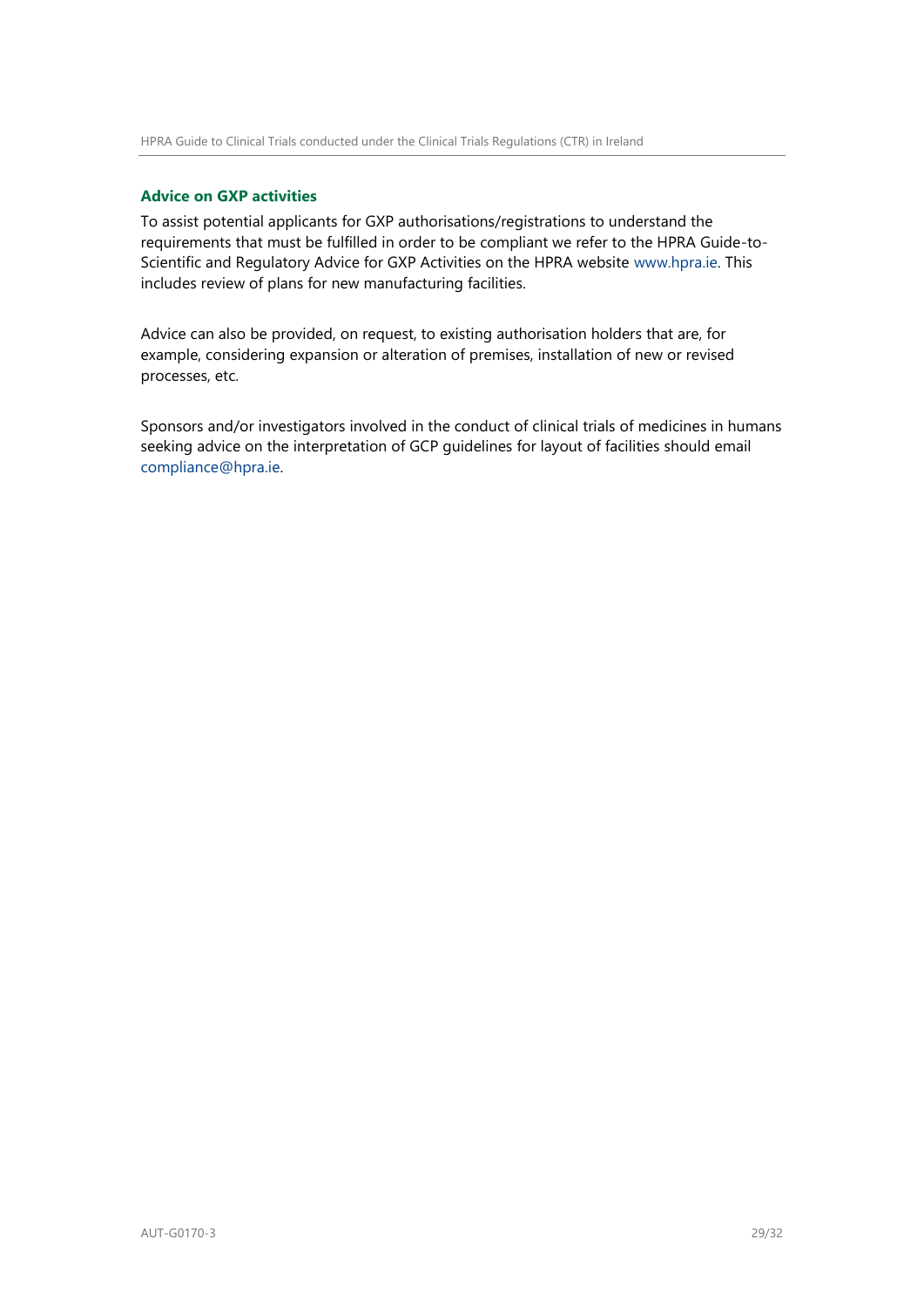### <span id="page-29-0"></span>**APPENDIX 2 REFERENCES**

### **1. Legislation**

- Regulation 536/2014: [https://ec.europa.eu/health/medicinal-products/clinical](https://ec.europa.eu/health/medicinal-products/clinical-trials/clinical-trials-regulation-eu-no-5362014_en)[trials/clinical-trials-regulation-eu-no-5362014\\_en](https://ec.europa.eu/health/medicinal-products/clinical-trials/clinical-trials-regulation-eu-no-5362014_en)
- Commission Implementing Regulation (EU) 2022/20, setting up the rules and procedures for the cooperation of the Member States in safety assessment of clinical trial: [https://eur](https://eur-lex.europa.eu/eli/reg_impl/2022/20/oj)[lex.europa.eu/eli/reg\\_impl/2022/20/oj](https://eur-lex.europa.eu/eli/reg_impl/2022/20/oj)

Commission Delegated Regulation (EU) 2017/1569 specifying principles and guidelines for good manufacturing practices and arrangements for inspections: [https://eur](https://eur-lex.europa.eu/eli/reg_del/2017/1569/oj)[lex.europa.eu/eli/reg\\_del/2017/1569/oj](https://eur-lex.europa.eu/eli/reg_del/2017/1569/oj)

# **2. EU guidance**

- Current and future Commission guidelines: <https://ec.europa.eu/health/documents/eudralex/vol-10>
- General Q+A (September 2021, this document is updated from time to time, please refer to the most up to date version): [https://ec.europa.eu/health/system/files/2021-](https://ec.europa.eu/health/system/files/2021-10/regulation5362014_qa_en_0.pdf) [10/regulation5362014\\_qa\\_en\\_0.pdf](https://ec.europa.eu/health/system/files/2021-10/regulation5362014_qa_en_0.pdf)
- Transition: [2018\\_05\\_CTFG\\_Best\\_Practice\\_Guide\\_for\\_sponsors\\_of\\_transition\\_multinational\\_clinical\\_trials.](https://www.hma.eu/fileadmin/dateien/Human_Medicines/01-About_HMA/Working_Groups/CTFG/2018_05_CTFG_Best_Practice_Guide_for_sponsors_of_transition_multinational_clinical_trials.pdf) [pdf \(hma.eu\)](https://www.hma.eu/fileadmin/dateien/Human_Medicines/01-About_HMA/Working_Groups/CTFG/2018_05_CTFG_Best_Practice_Guide_for_sponsors_of_transition_multinational_clinical_trials.pdf)
- Transparency: [https://www.ema.europa.eu/en/documents/other/appendix-disclosure](https://www.ema.europa.eu/en/documents/other/appendix-disclosure-rules-functional-specifications-eu-portal-eu-database-be-audited_en.pdf)[rules-functional-specifications-eu-portal-eu-database-be-audited\\_en.pdf](https://www.ema.europa.eu/en/documents/other/appendix-disclosure-rules-functional-specifications-eu-portal-eu-database-be-audited_en.pdf)
- Risk proportionate approaches in clinical trials: <https://ec.europa.eu/health/documents/eudralex/vol-10>
- Reflection paper on risk based quality management in clinical trials: [https://www.ema.europa.eu/en/documents/scientific-guideline/reflection-paper-risk](https://www.ema.europa.eu/en/documents/scientific-guideline/reflection-paper-risk-based-quality-management-clinical-trials_en.pdf)[based-quality-management-clinical-trials\\_en.pdf](https://www.ema.europa.eu/en/documents/scientific-guideline/reflection-paper-risk-based-quality-management-clinical-trials_en.pdf)
- Serious breaches: [https://www.ema.europa.eu/en/documents/scientific-guideline/draft](https://www.ema.europa.eu/en/documents/scientific-guideline/draft-guideline-notification-serious-breaches-regulation-eu-no-536/2014-clinical-trial-protocol_en.pdf)[guideline-notification-serious-breaches-regulation-eu-no-536/2014-clinical-trial](https://www.ema.europa.eu/en/documents/scientific-guideline/draft-guideline-notification-serious-breaches-regulation-eu-no-536/2014-clinical-trial-protocol_en.pdf)[protocol\\_en.pdf](https://www.ema.europa.eu/en/documents/scientific-guideline/draft-guideline-notification-serious-breaches-regulation-eu-no-536/2014-clinical-trial-protocol_en.pdf)
- EMA inspection procedures: [EMA inspection procedures.](https://www.ema.europa.eu/en/human-regulatory/research-development/compliance/good-clinical-practice/good-clinical-practice-gcp-inspection-procedures)
- EMA Organisation Management Service (OMS): [https://www.ema.europa.eu/en/human](https://www.ema.europa.eu/en/human-regulatory/research-development/data-medicines-iso-idmp-standards/spor-master-data/organisation-management-service-oms)[regulatory/research-development/data-medicines-iso-idmp-standards/spor-master](https://www.ema.europa.eu/en/human-regulatory/research-development/data-medicines-iso-idmp-standards/spor-master-data/organisation-management-service-oms)[data/organisation-management-service-oms](https://www.ema.europa.eu/en/human-regulatory/research-development/data-medicines-iso-idmp-standards/spor-master-data/organisation-management-service-oms)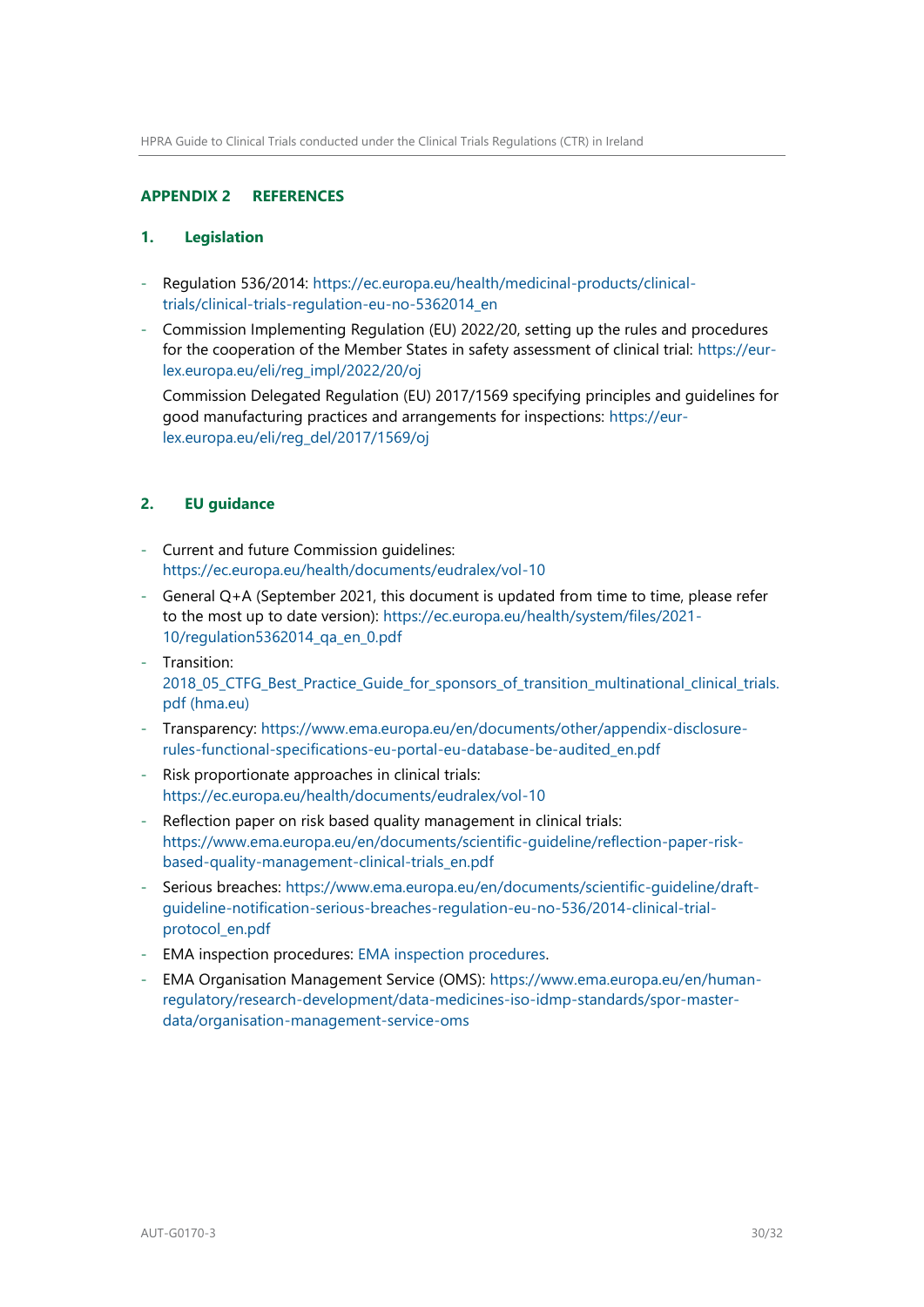# **3. Clinical Trials Information System (CTIS)**

- EMA Clinical Trials Information System: training and support: [https://www.ema.europa.eu/en/human-regulatory/research-development/clinical](https://www.ema.europa.eu/en/human-regulatory/research-development/clinical-trials/clinical-trials-information-system-training-support)[trials/clinical-trials-information-system-training-support](https://www.ema.europa.eu/en/human-regulatory/research-development/clinical-trials/clinical-trials-information-system-training-support)
- EMA Training Modules on CTIS: [https://www.ema.europa.eu/en/human](https://www.ema.europa.eu/en/human-regulatory/research-development/clinical-trials/clinical-trials-information-system-ctis-online-modular-training-programme)[regulatory/research-development/clinical-trials/clinical-trials-information-system-ctis](https://www.ema.europa.eu/en/human-regulatory/research-development/clinical-trials/clinical-trials-information-system-ctis-online-modular-training-programme)[online-modular-training-programme](https://www.ema.europa.eu/en/human-regulatory/research-development/clinical-trials/clinical-trials-information-system-ctis-online-modular-training-programme)
- Guide to CTIS Training Material Catalogue: [https://www.ema.europa.eu/en/documents/other/guide-ctis-training-material](https://www.ema.europa.eu/en/documents/other/guide-ctis-training-material-catalogue_en.pdf)[catalogue\\_en.pdf](https://www.ema.europa.eu/en/documents/other/guide-ctis-training-material-catalogue_en.pdf)
- EMA Clinical Trials Information System (CTIS) highlights: [https://www.ema.europa.eu/en/news-events/publications/newsletters#clinical-trials](https://www.ema.europa.eu/en/news-events/publications/newsletters#clinical-trials-information-system-(ctis)-highlights-section)[information-system-\(ctis\)-highlights-section](https://www.ema.europa.eu/en/news-events/publications/newsletters#clinical-trials-information-system-(ctis)-highlights-section)
- EMA Clinical Trial Information System (CTIS) Sponsor Handbook: [https://www.ema.europa.eu/en/documents/other/clinical-trial-information-system-ctis](https://www.ema.europa.eu/en/documents/other/clinical-trial-information-system-ctis-sponsor-handbook_en.pdf)[sponsor-handbook\\_en.pdf](https://www.ema.europa.eu/en/documents/other/clinical-trial-information-system-ctis-sponsor-handbook_en.pdf)
- CTIS Structured data form notifications: [https://www.ema.europa.eu/documents/template-form/clinical-trial-information-system](https://www.ema.europa.eu/documents/template-form/clinical-trial-information-system-ctis-structured-data-form-notifications_en.xlsx)[ctis-structured-data-form-notifications\\_en.xlsx](https://www.ema.europa.eu/documents/template-form/clinical-trial-information-system-ctis-structured-data-form-notifications_en.xlsx)
- Sponsors Workspace Roles-permission matrix summary: [https://www.ema.europa.eu/en/documents/other/sponsor-workspace-summary-role](https://www.ema.europa.eu/en/documents/other/sponsor-workspace-summary-role-permissions_en.pdf)[permissions\\_en.pdf](https://www.ema.europa.eu/en/documents/other/sponsor-workspace-summary-role-permissions_en.pdf)
- Summary of roles Management of roles and permissions in the sponsor workspace CTIS Training Programme – Module 7: [https://www.ema.europa.eu/en/documents/other/sponsor-workspace-summary](https://www.ema.europa.eu/en/documents/other/sponsor-workspace-summary-roles_en.pdf)[roles\\_en.pdf](https://www.ema.europa.eu/en/documents/other/sponsor-workspace-summary-roles_en.pdf)
- FAQs Management of roles and permissions CTIS Training Programme Module 7: [https://www.ema.europa.eu/en/documents/other/faqs-management-roles-permissions](https://www.ema.europa.eu/en/documents/other/faqs-management-roles-permissions-ctis-training-programme-module-07_en.pdf)[ctis-training-programme-module-07\\_en.pdf](https://www.ema.europa.eu/en/documents/other/faqs-management-roles-permissions-ctis-training-programme-module-07_en.pdf)

### **4. Department of Health**

<https://www.gov.ie/en/organisation/department-of-health/>

### **5. National Research Ethics Committee**

<https://www.nrecoffice.ie/>

### **6. Others**

- Clinical Trials Facilitation and Coordination Group (CTFG):<https://www.hma.eu/ctfg.html>